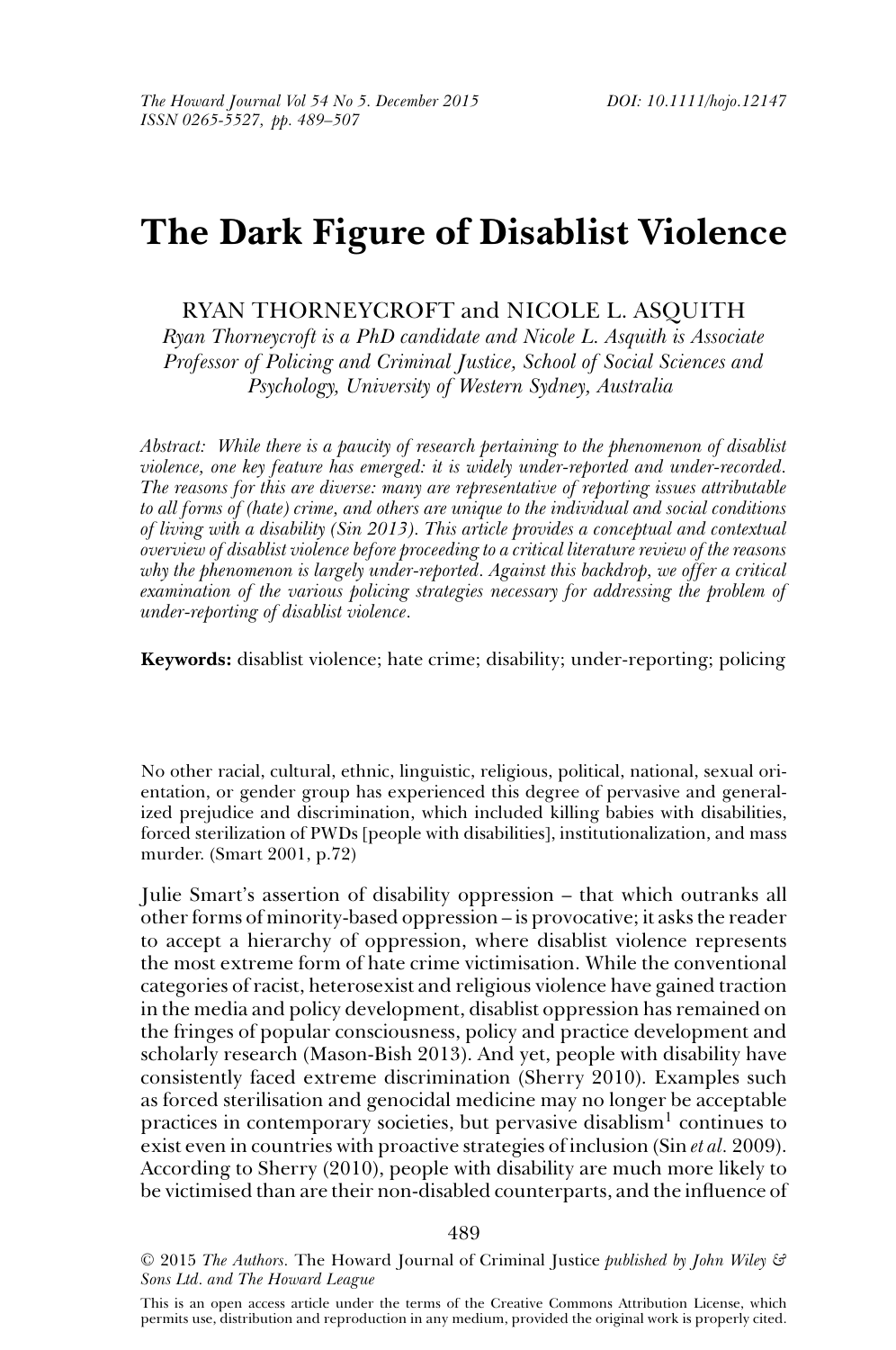this prejudice and hatred is significant. Meanwhile, the existing research suggests that people with disability are the least likely of all hate crime victims to report this violence (Lane, Shaw and Kim 2009; McMahon *et al.* 2004; Sherry 2010). All forms of hate crime – and crime, more generally, for that matter – remain under-reported (Dunn 2009; Quarmby 2008; Sherry 2010; Sin 2013; Sin *et al.* 2009). The reasons for this are diverse: many are representative of reporting issues attributable to all forms of (hate) crime, and others are unique to the individual and social conditions of living with a disability (Sin 2013).

This article provides a contextual overview of disablist violence before proceeding to an examination of the reasons why the phenomenon is largely under-reported. To date, there has been a paucity of research relevant to disablist violence, with few scholars engaging in primary research (see Quarmby 2008; Sherry 2010; Sin 2013; Sin *et al.* 2009). A complete survey of the conditions and extent of under-reporting – and the predicates and correlates to this under-reporting – are documented in order to appreciate the links between each of the factors affecting the reporting of disablist violence. Within the context of these barriers to reporting, we offer a critical examination of the various policing strategies necessary for addressing the problem of under-reporting of disablist violence. At this juncture, the recommended strategies and responses by scholars and advocates lay on a continuum, ranging from community awareness campaigns (Chakraborti, Garland and Hardy 2014), reducing structural inequalities (Hollomotz 2013) and legislative reform (Equality and Human Rights Commission 2011).

While various policing strategies have also been addressed (see Chakraborti, Garland and Hardy 2014), they are only documented as part of a patchwork of other recommendations, leading to an underexploration of the specific strategies and processes required to manage disablist violence. We suggest education and training, specialist policing units and third-party reporting as three important reforms for policing responses to disablist violence, but, importantly, we emphasise that a siloed approach to disablist violence alone will not suffice. We advocate for a universal precautionary model (UPV), so these strategies cannot simply be adopted for disablist violence, but for all victims of hate crime and vulnerable victims generally. The adoption of these strategies will, we argue, reduce the likelihood that disablist violence will continue to be so systematically under-reported, and in the long term, form a more complete picture of the true scale and characteristics of this unique form of victimisation.

# **The Construction of Disablist Violence**

The term 'hate crime' has largely been taken for granted in hate scholarship, broader criminology and criminal justice practices. Chakraborti and Garland (2009) state that it 'has been widely adopted and utilised without there being any definitive clarity on its meaning, applicability and justification' (p.3). The conceptual approaches taken by hate crime scholars can best be described as diverse, with hate crime definitions varying from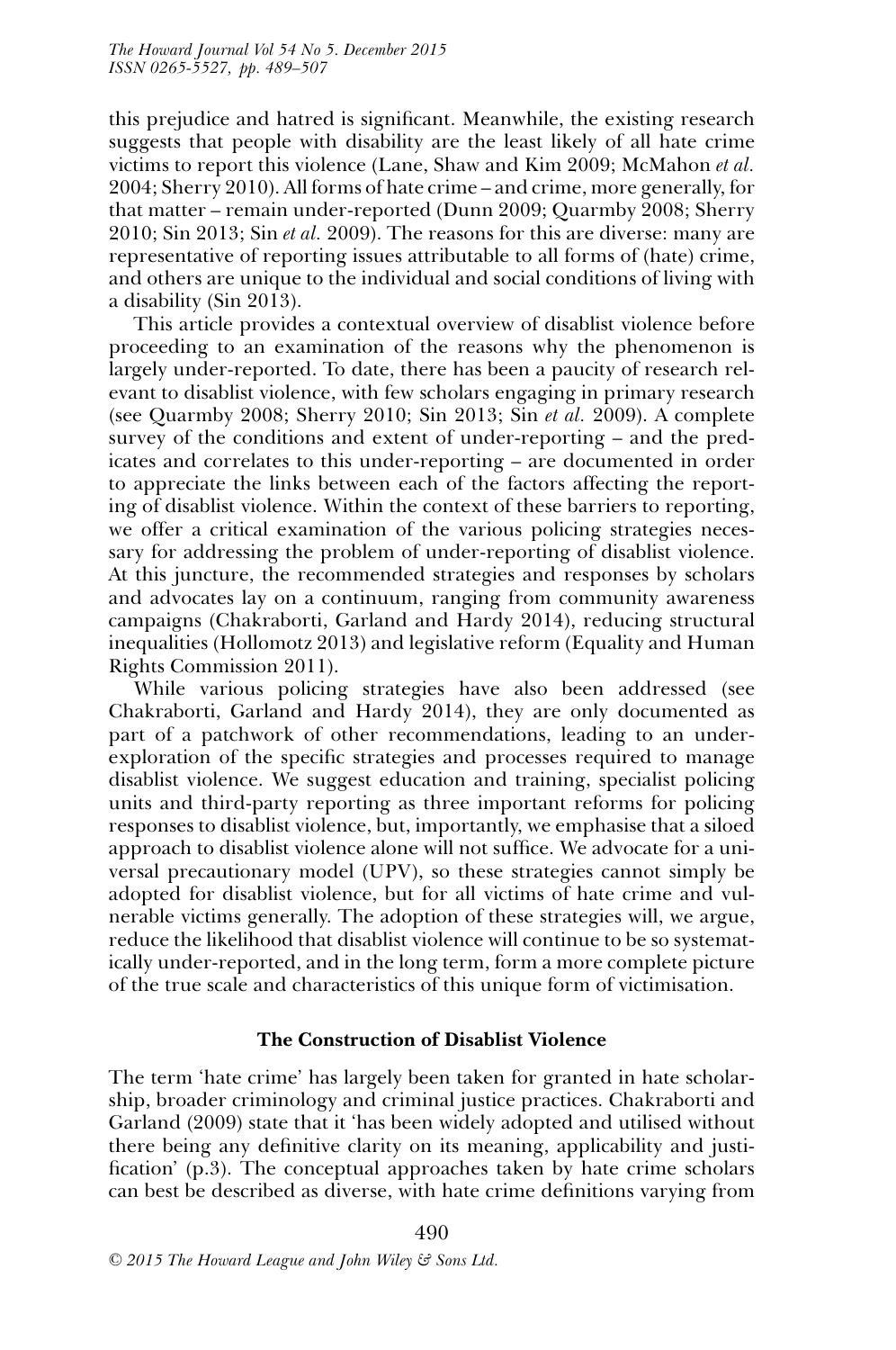narrow to broad, and the focus oscillating between the offender's motivation and victim's social identity (Berk, Boyd and Hamner 1992; Petrosino 1999). Over time, the number of minority groups included in hate crime definitions has also increased, and the degree of hatred needed for these incidents to be considered acts of hate crime has decreased (Chakraborti and Garland 2012). This is indicative of crime in general, in that they are social constructs dependent upon historical, social and cultural circumstances (Perry 2005). Bowling (1993) acknowledges that 'hate crime is dynamic and in a state of constant movement and change, rather than static and fixed' (p.238). Generically, hate crime refers to acts committed against someone because of their hatred or prejudice towards the victim (Hall 2005). As such, 'disability hate crime' refers to acts committed against people perceived to be disabled, where prejudice is a motivating factor (Sherry 2010). Prejudice, within this context, refers to hostile attitudes directed towards an out-group, such as racial, religious, and sexually diverse, minorities (Allport 1954).

Hate crime has traditionally been viewed through a race-oriented lens borne from the civil rights movements of the 1950s, 1960s and 1970s (Jacobs and Potter 1998). Over time, additional minority groups have been incorporated within the hate crime rubric, and disability is increasingly seen as a legitimate hate crime category (Tyson, Giannasi and Hall 2015). Yet, there is considerable baggage that comes with the 'hate crime' label, one of which is a literal interpretation to the term (Chakraborti 2010). Under this hate-centric lens, instances of hate crime are only conceived as those that are motivated by hatred toward the victim and their social identity. This pathologisation represents a counter-narrative to the correct conceptualisation of hate crime, where, in fact, motivations of bias or prejudice produce hate conduct (Chakraborti 2010). To offset this misinterpretation, we advocate for the deployment of the term 'disablist violence' to characterise instances of hate crimes committed against people with disability (commonly referred to as 'disability hate crime'). The term 'disablist' adequately highlights the structural aspects of prejudiced motivation (just as with complementary terms such as 'racist', 'sexist', or 'heterosexist', for example), and 'violence' highlights the practices committed against people with disability. Subsequently, the use of 'hate' within 'disability hate crime' creates ambiguity and misinterpretation. While the underlying principles associated with the 'hate crime' term are laudable (Chakraborti 2010), it ultimately creates too much ambiguity, and in the case of the law, results in misrecognition by the criminal justice system (Roulstone and Sadique 2013).

# **The Official Account of Disablist Violence**

The definition used to frame criminal justice responses to disablist violence shape the official accounts of this form of hate crime. In an international context, there are many jurisdictions that neither collect nor publish data on the prevalence of disablist violence. In the absence of local data, researchers rely on international reports on disablist violence as a benchmark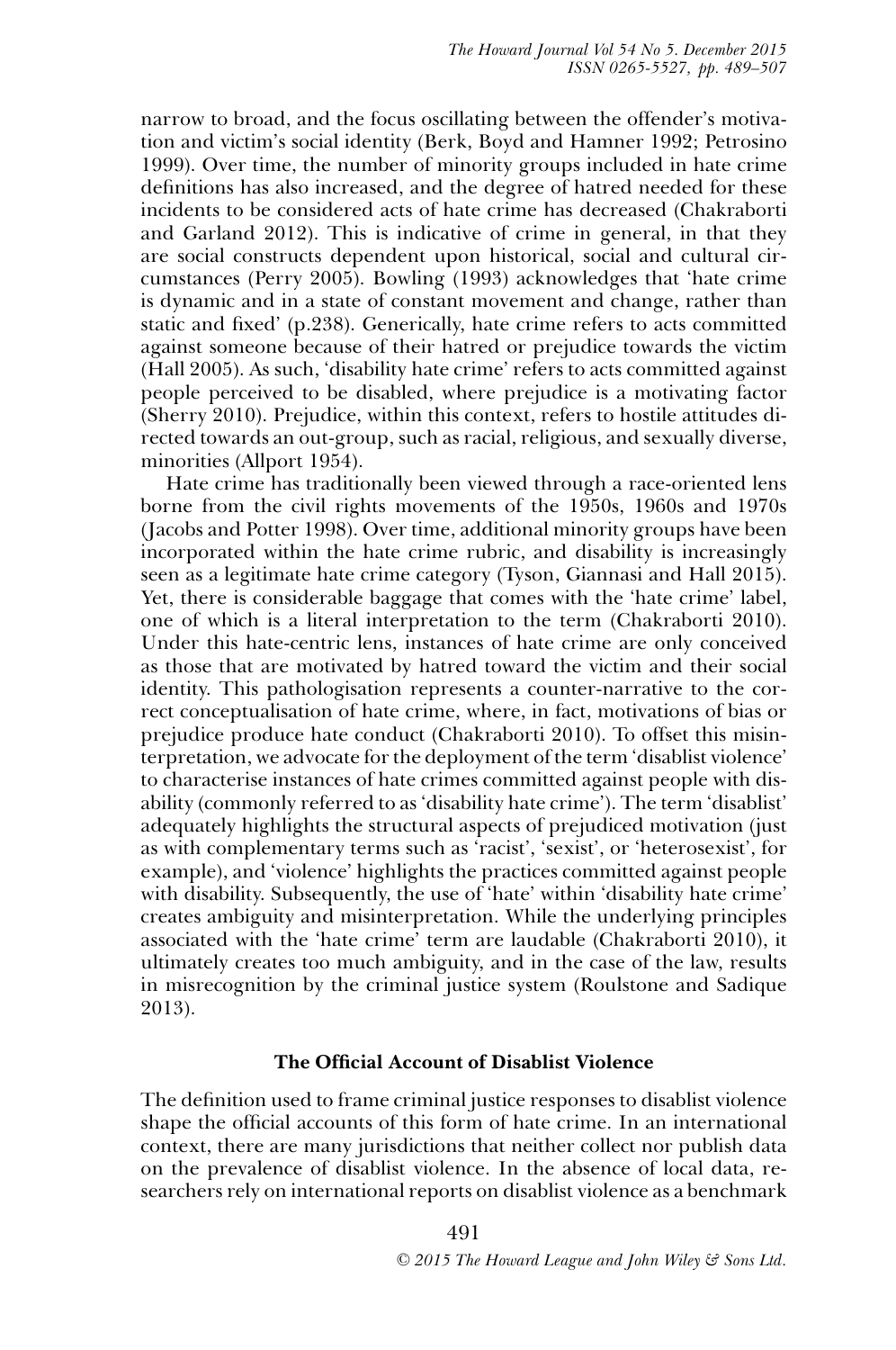*The Howard Journal Vol 54 No 5. December 2015 ISSN 0265-5527, pp. 489–507*

for understanding the potential situation in their respective jurisdiction. The Federal Bureau of Investigation (FBI) currently possesses the most extensive dataset of disablist violence in the world (Sherry 2010). According to its most recent report, there were 102 victims of disablist violence across the United States in 2012, representing approximately 1.4% of all hate crimes (Federal Bureau of Investigation 2013). Between 19972 and 2012, a total of 835 incidents of disablist violence were reported to the FBI, representing the smallest number of total hate crime victims compared with other categories – race, religion, sexuality and ethnicity (Federal Bureau of Investigation 1998–2013). The research found that simple assault, intimidation and destruction/damage/vandalism were more common than murder, rape and arson (FBI 1998–2013). Throughout the 15-year history of recording disablist violence, there has only been one case of homicide recorded (Federal Bureau of Investigation 2004). If taken as representative of the experiences of people with disability, these data reveal that a person with a disability is less likely than any other protected group to be a victim of hate crime (Federal Bureau of Investigation 2012).

#### **The Dark Figure of Disablist Violence**

While disablist violence is the least commonly-reported form of hate crime, this is an artefact of a range of institutional, social and individuals factors, including the under-reporting and under-recording of the phenomenon, which are not indicative of a reduced prevalence of victimisation (Lane, Shaw and Kim 2009). Indeed, Emerson and Roulstone (2014) found through an analysis of the UK Life Opportunities Survey – a self-reported survey for people with disability reporting their life experiences – that people with disability are 2.6 times more likely to be a victim of hate crime than are their peers. Above and beyond the general 'dark figure' of crime lies a range of experiences that rarely meet the conditions for being defined as a crime (Oliver 1996). These experiences of victimisation are silenced by the conditions of disability, the practices of policing and the systems of support provided for vulnerable victims (Equality and Human Rights Commission 2011). Disablist violence is archetypical of these experiences; along with the conventional reasons for under-reporting crime ('that the police can do/will do nothing'), and in alignment with the reasons for under-reporting other forms of interpersonal violence ('that reporting will only make it worse'), disablist violence gives rise to a multitude of highly-specific – and in some cases, highly-specialist – issues that contribute to under-reporting (Sin *et al.* 2009).

The complex steps required to successfully report and record an instance of hate crime underscores this point. McDevitt *et al.* (2003, p.79) identify seven critical steps to ensure the successful reporting and recording of hate crime:

(1) The victim understands a crime has been committed.

(2) The victim recognises prejudice may have been a motivating (or aggravating) factor.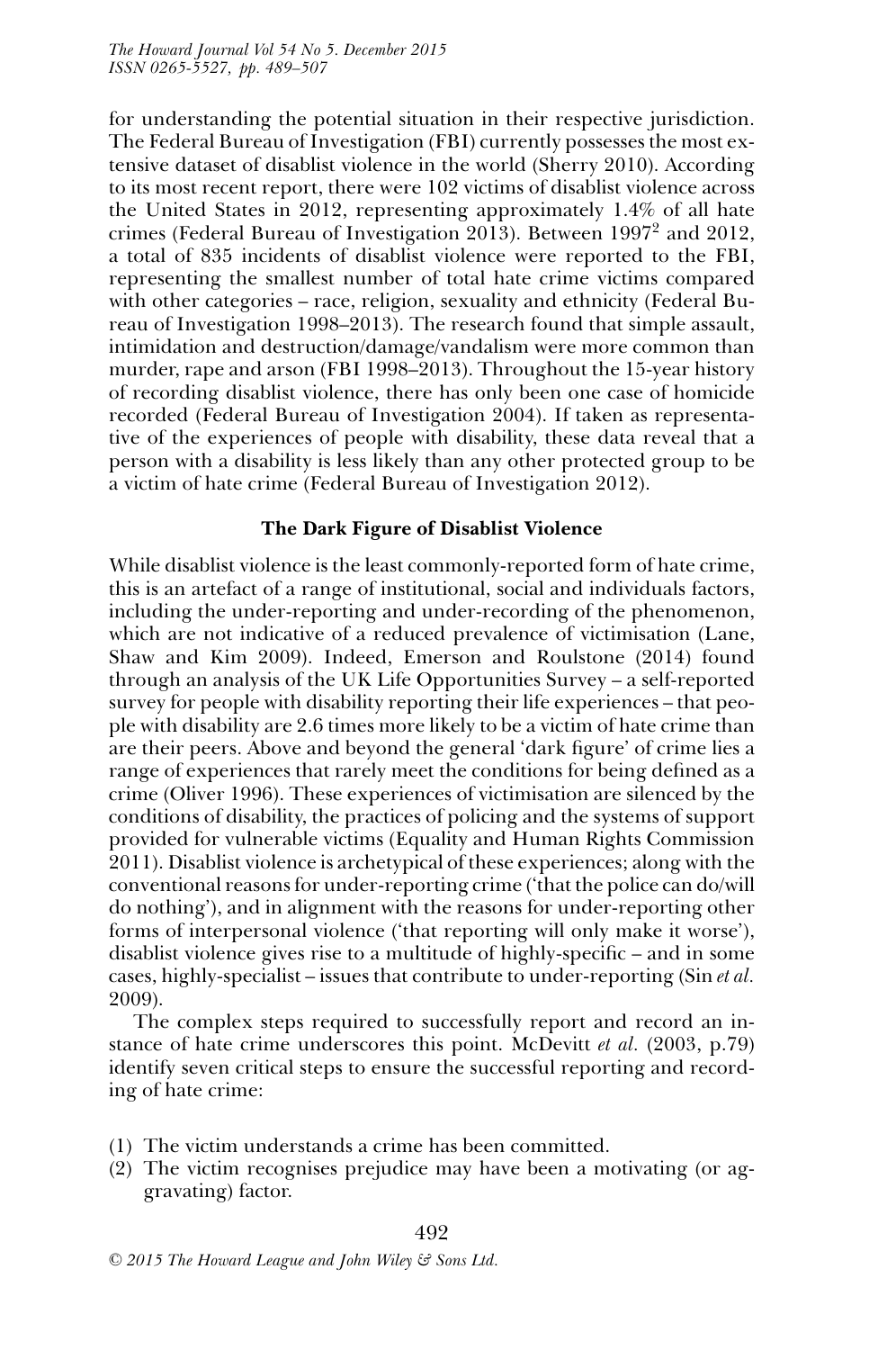- (3) The victim (or another person) solicits police.
- (4) The victim (or another person) informs police of the prejudicial motivating factor.
- (5) Police acknowledge/recognise the prejudicial motivating factor.
- (6) Police document the prejudicial motivating factor, and apply appropriate human rights/hate crime charges.
- (7) Police successfully record the incident of hate crime to the appropriate record-keeping authority.

Additionally, these steps would need to occur in sequence to ensure the proper reporting and recording of hate crime (McDevitt*et al.* 2003). Within a hate crime context, McDevitt *et al.* argue that if any step is not completed accurately, the system breaks down, and the likelihood that incidents will be properly reported or recorded diminishes. Each of these steps in the chain is, thus, subject to two types of error: the system as a whole, and the individual person.

There are a multitude of reasons that prevent people with disability from reporting disablist violence, and there has been a traditional focus on practical obstacles such as physical access to police stations (Quarmby 2008). In response to this, policing organisations have – as mandated by legislation or as part of institutional reform – overseen the instalment of accessibilityfriendly apparatuses (or policies) such as wheelchair access, lifts and sign language interpreters (Quarmby 2008). While we acknowledge that these are areas of concern, and the remedies made are admirable, we argue that a focus on these problems is reductive. This article is not concerned with the physical accessibility requirements that often become the focus of policing responses to disability and crime. Instead, the focus is on the institutional and systemic circumstances unique to the experiences of living with a disability that inhibit the reporting of disablist violence. While physical barriers are slowly disappearing in the Western world, there remains a core set of individual, social and institutional barriers for people with disability that discourage reporting of victimisation (Sin *et al.* 2009). Ultimately, the benefits of physical reform to police buildings and operational reform in the form of standard operating procedures (SOPs) will only come to fruition when the institutional and systemic circumstances that inhibit reporting are implemented (Sin *et al.* 2009). It is vital that the criminal justice system appears accessible for those considering the reporting of their victimisation (Sin 2013). Beyond the conventional accessibility concerns lies a complex array of factors contributing to the under-reporting and under-recording of disablist violence.

# *Understanding Hate Crime*

The under-reporting of disablist violence can be attributable to a general lack of understanding about what constitutes a hate crime; both from the perspective of the victimised person and from those within the criminal justice system (Mason-Bish 2013; Sin *et al.* 2009). Quarmby (2008) found instances where people with disability did not fully understand the meaning of hate crime, nor consider the 'casual disablism' (p.32) they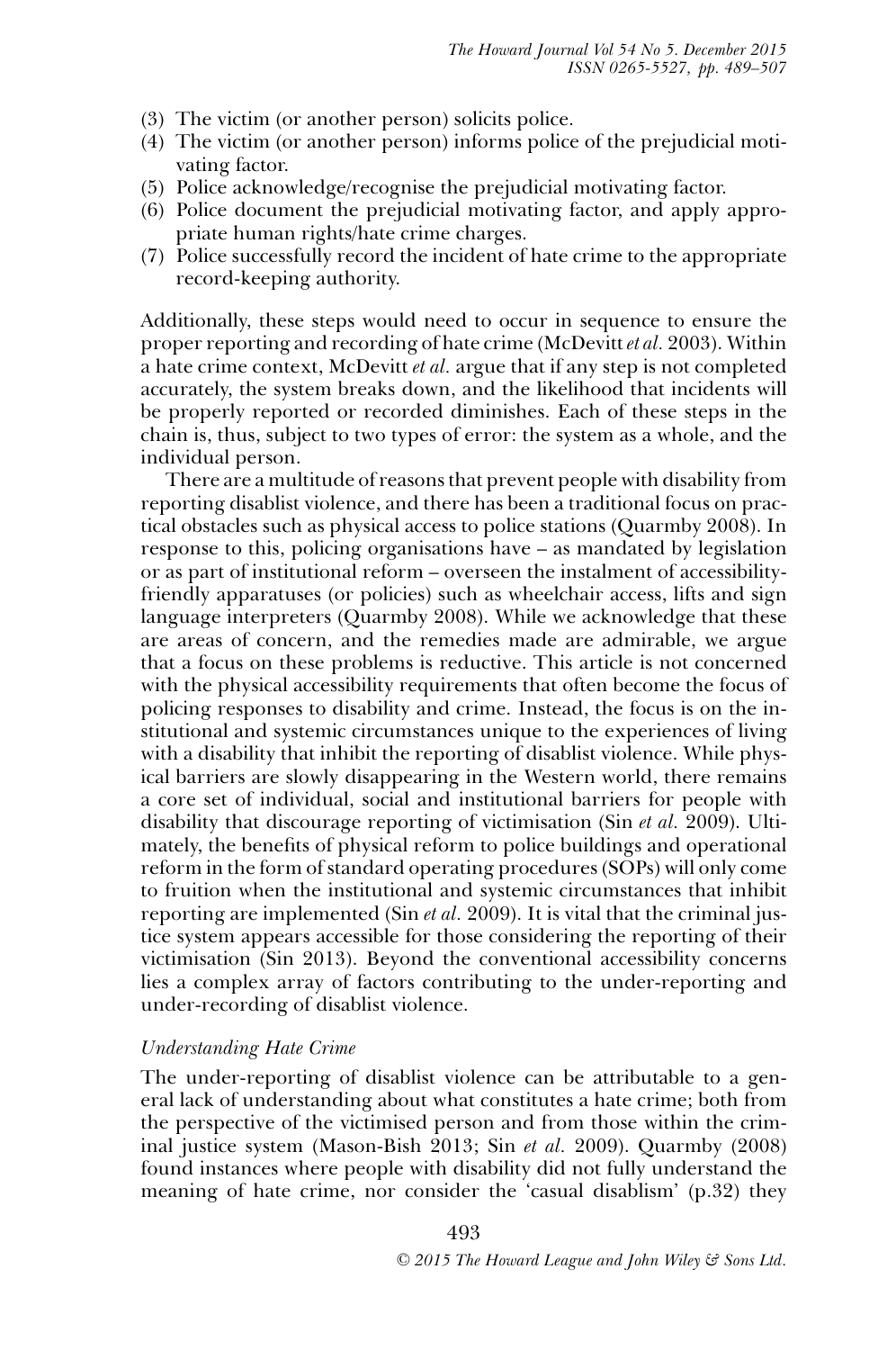experienced as exceptional or requiring a response. Moreover, disablist violence may go unreported when the victim does not have the ability to comprehend that a hate crime has been committed (McMahon *et al.* 2004). This is particularly the case for those with learning disability or acquired brain injuries. An underlying paternalism also shapes public discourse and policing practices, such that hatred of people with disability is presented as unimaginable (Sherry 2010).

Moreover, a misunderstanding that hate crimes are those solely motivated by hatred towards the victim (Sin *et al.* 2009) constructs these acts of violence as aberrant and a product of a dysfunctional psychology. 'Hate crime' is better conceptualised through the lens of prejudice and difference, than hatred *per se* (Chakraborti and Garland 2012). When the common misconception of 'hate' motivation shapes responses to disablist victimisation, cases that fail to live up to an extremist offender – such as those incidents motivated by prejudice rather than pure hatred – are often mislabelled as 'abuse', 'maltreatment' or 'bullying' (Sherry 2010). This has resulted in many instances of disablist violence reported to the police, but in the process of recording and investigating the incident, these cases are incorrectly recorded without the aggravating factor of prejudice (Roulstone and Sadique 2013).

Worryingly, Sin *et al.* (2009) have also found that people with disability are advised to ignore the victimisation, especially when the victim has a learning disability. This approach minimises the victimisation and constructs the victim's experience as part of everyday life rather than criminal behaviour (Sin *et al.* 2009). Normalising such behaviour is a damaging practice as it means victims must embrace a second-class status and alter their own behaviour (Sin *et al.* 2009). Sin (2013) argues that when victims' accounts are silenced, an environment is created where the 'structures and attitudes that perpetuate these negative behaviours . . . are thereby reproduced and sustained' (p.160). The UK Equality and Human Rights Commission (2011) argues that recommending victims alter their own behaviour, such as limiting their exposure to public places where they have been previously victimised, should be discouraged, as this approach does not deal with the problem of disablist violence; rather, it places the onus and the blame upon the victim. Just as gay men and lesbians are told to 'do it in their own homes', these exclusionary practices must be addressed, and when involving a breach of the law, must be addressed by the criminal justice system. Minimising disablist violence and asking victims to modify their everyday behaviour in order to prevent victimisation – including selfexclusion or exile to the privacy of their home (or closet if the comparison can be extended) – contributes to the under-reporting of disablist violence and reinforces, in the offender's and the community's minds, that this behaviour is not criminal, and, perhaps, even acceptable (Sin 2013). When victims decide against reporting disablist violence, it silences the 'everyday exterminabilities' (Hage 2006) and the extreme victimisation experiences.

Criminal justice responses to 'hate crime' often create a problematic distinction between vulnerability and hate (Mason-Bish 2013). Those responding to, and investigating, disablist violence often construct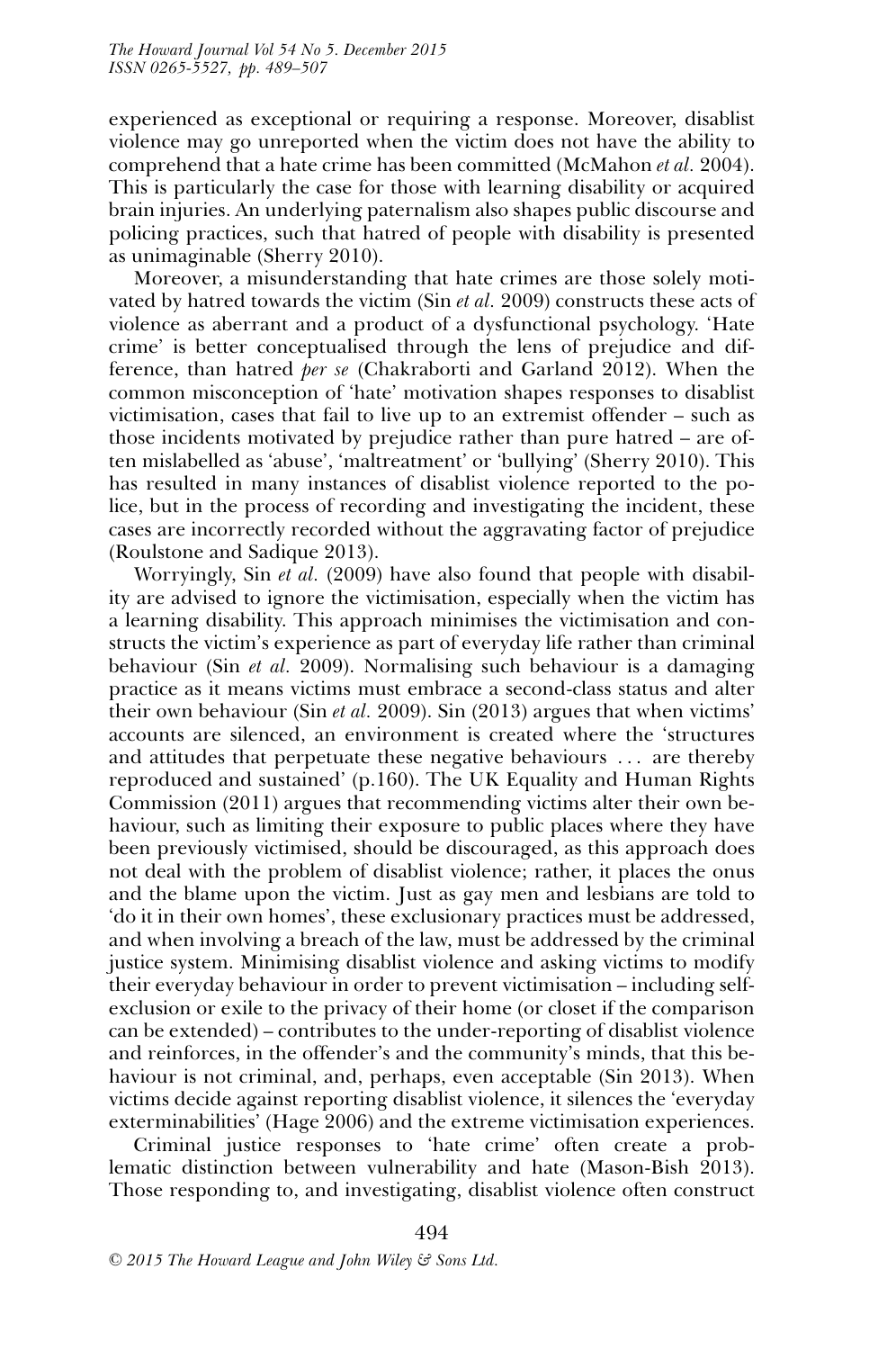'vulnerability' and 'hate/hostility' as two incompatible motivations (Mason-Bish 2013). According to this perspective, if a criminal act is committed against a person with a disability due to their perceived vulnerability, it cannot be a hate crime (Roulstone, Thomas and Balderston 2011). This oscillation between vulnerability and hatred dominates discourses and policy responses to disablist violence, and leaves victims with the contradictory needs of being disabled enough to warrant the attention of hate crime provision, but not being too disabled that their vulnerability supersedes the prejudicial motivations and intentions of the offenders (Thorneycroft forthcoming). In light of this problematic relationship between disablist violence and vulnerability, the UK Crown Prosecution Service (CPS) released further guidance on the regulation of this form of violence. The Crown Prosecution Service (2010) has clarified:

When the nature of a person's disability makes it easier for the offender to commit a particular offence, police and prosecutors often focus on the victim being 'vulnerable', an 'easy target' and no further thought is given to the issue of hostility. *This approach is wrong . . . these two factors are not mutually exclusive.* (paras 326, 327, italics added)

In response to ongoing tension surrounding this problematic distinction, the CPS issued further guidance in mid-2015. Citing great difficulty at convincing judges and magistrates that cases only partly motivated by hostility were hate crimes, the CPS reverted to its previous guidance that only cases 'clearly motivated by disability-related hostility' would be pursued as hate crimes (Pring 2015). The continued ambiguity that arises between vulnerability and hate/hostility will likely contribute to further cases of hate crime going unreported, and disadvantage the fight for the recognition of disablist violence. The use of a victim's vulnerability to minimise and miscategorise disablist violence is also shared by other hate crime victims (such as gay men being perceived as effeminate and an easy opportunistic target); however, while vulnerability may inform how some hate crime experiences are constructed by policing organisations, victims of disablist violence – just as with victims of elder abuse – must negotiate the very fine line between competency and incapacitation (Thorneycroft forthcoming).

The misconception about the role of vulnerability has affected the reporting of disablist violence (Mason-Bish 2013), but the extent to which such cases have been, and continue to be, under-reported, remains unknown. The continued ambiguity that is evident in CPS approaches will mean that victims of disablist violence will continue to encounter the minimisation and inversion of culpability that coincides with a vulnerabilisation model. Further research is warranted in this area to determine the extent to which such cases have been under-reported, and how operational police understand the vulnerabilities that often coincide with disablist violence victimisation (Mason-Bish 2013).

# *Relationship to the Offender*

The most critical factor contributing to the under-reporting of disablist violence is the presence of a relationship between the victim and the offender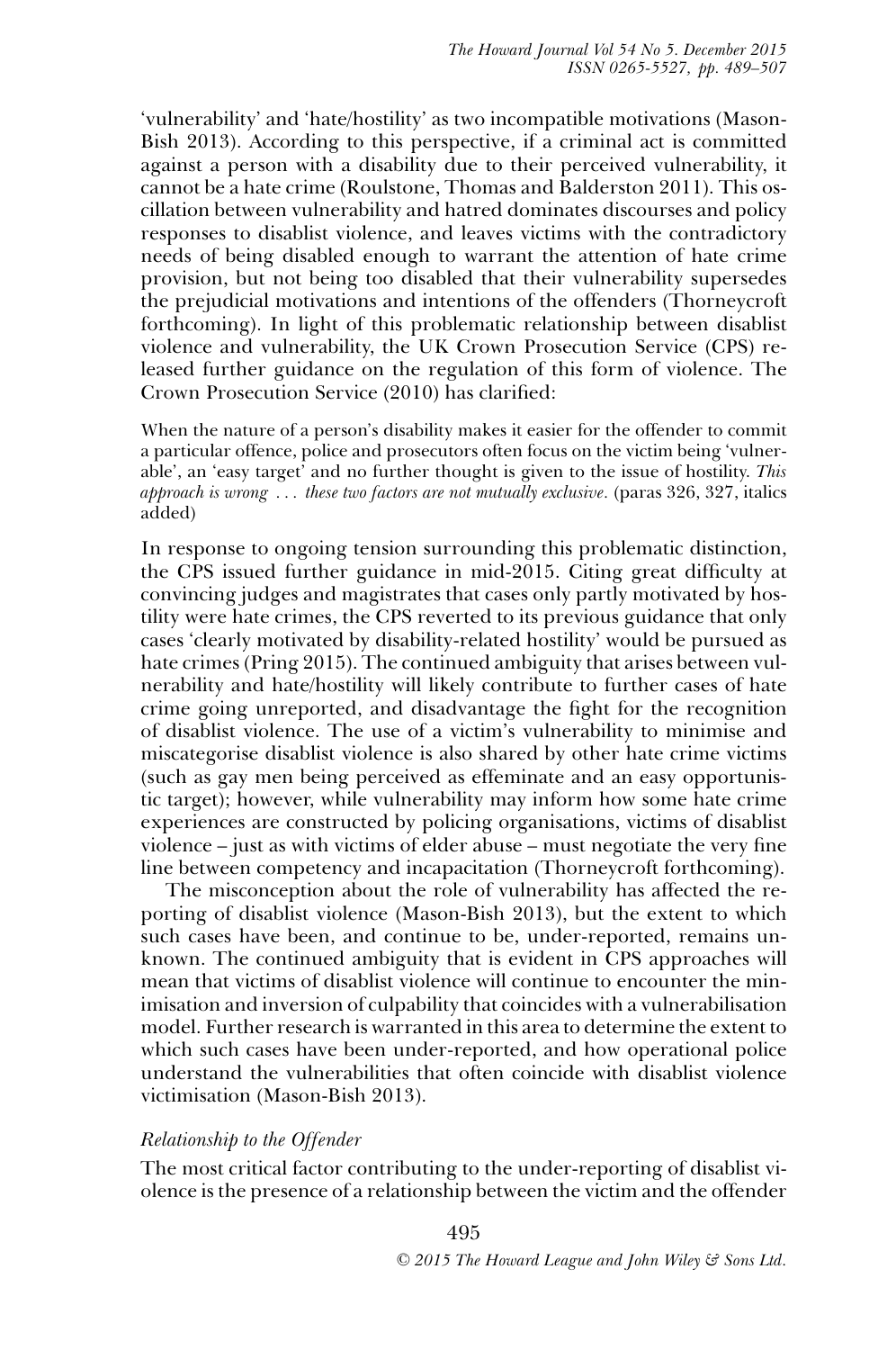(Sin 2013; Thomas 2011). This represents a major theme in criminology, where offender(s) are generally found to be known to the victims in some manner (Virueda and Payne 2010). Yet, at the same time, it contradicts conventional understandings of hate crime that construct this violence through the lens of 'stranger danger' (Mason 2005). Relationships exist in most cases of interpersonal violence, such as domestic violence, elder abuse and child abuse (Virueda and Payne 2010). Victims of disablist violence also share these intimate relationships with offenders; however, this form of hate crime also exists in a largely unique offender-victim relationship of 'friends' (Thomas 2013). This relationship has led to the concept of 'mate crime'. 'Mate crime' refers to criminal acts perpetrated against a person with a real or perceived disability status, where the victim has an *affinity* – rather than dependent – relationship with the offender(s) (Thomas 2013). Typically, the victim values the relationship with the offender, whilst the offender uses the asymmetrical relationship to exploit, humiliate and attack their 'friend' (Thomas 2011).

Social ostracism is the norm for a person living with a disability and, as such, the social 'connection' offered by affinity offenders is often valued by the victim (Edwards and Imrie 2003). Given that many people with disability find it difficult to form social bonds, the key feature of 'mate crime' is the victim's desire for a relationship or friendship (Thomas 2011). Edwards and Imrie (2003) contend that 'social inequalities . . . are core to the lives of disabled people' (p.241), and ultimately, the connection with the offender – no matter how counterfeit – outweighs the risks of victimisation and the threat of social isolation (Thomas 2013). Some victims may want their victimisation to stop, but their affinity with the offender is too important to jeopardise (Thomas 2011). Some people with disability, notably those with learning disability, may also not understand that they are being victimised, or find such behaviour so endemic to their lives that it becomes internalised and normalised (Sin 2013). Nevertheless, instances of 'mate crime' are less likely to be reported – to anyone, let alone the police – because the 'mateship' takes precedence, and the threat of friendship breakdown is too distressing to contemplate (Thomas 2011). Hate crime is also traditionally viewed as acts committed by strangers (Mason 2005), so the phenomenon of 'mate crime' distorts many policing organisations' beliefs about the policing of hate conduct.

As with Joanna Perry (2013), we suggest that the 'mate crime' nomenclature does not assist in the framing or understanding of the phenomenon. In contrast, the term 'disablist' – much like other '-ist' terms such as rac*ist* or heterosex*ist* – properly place the problem of bias motivation and discrimination at the forefront (Perry 2013); 'mate crime' does the reverse. Apart from playing on the alliterative function of 'hate', Perry (2013) suggests it falsely represents the phenomenon. The focus should not be on the dynamics between the two people, but on the bias motivation and discrimination that leads to the hate conduct. Perry (2013) argues that 'befriending' and 'grooming' are more appropriate terms, as they better reflect the true state of affairs (and links these practices to similar acts of violence, such as those used to groom women for prostitution). According to Perry (2013),

496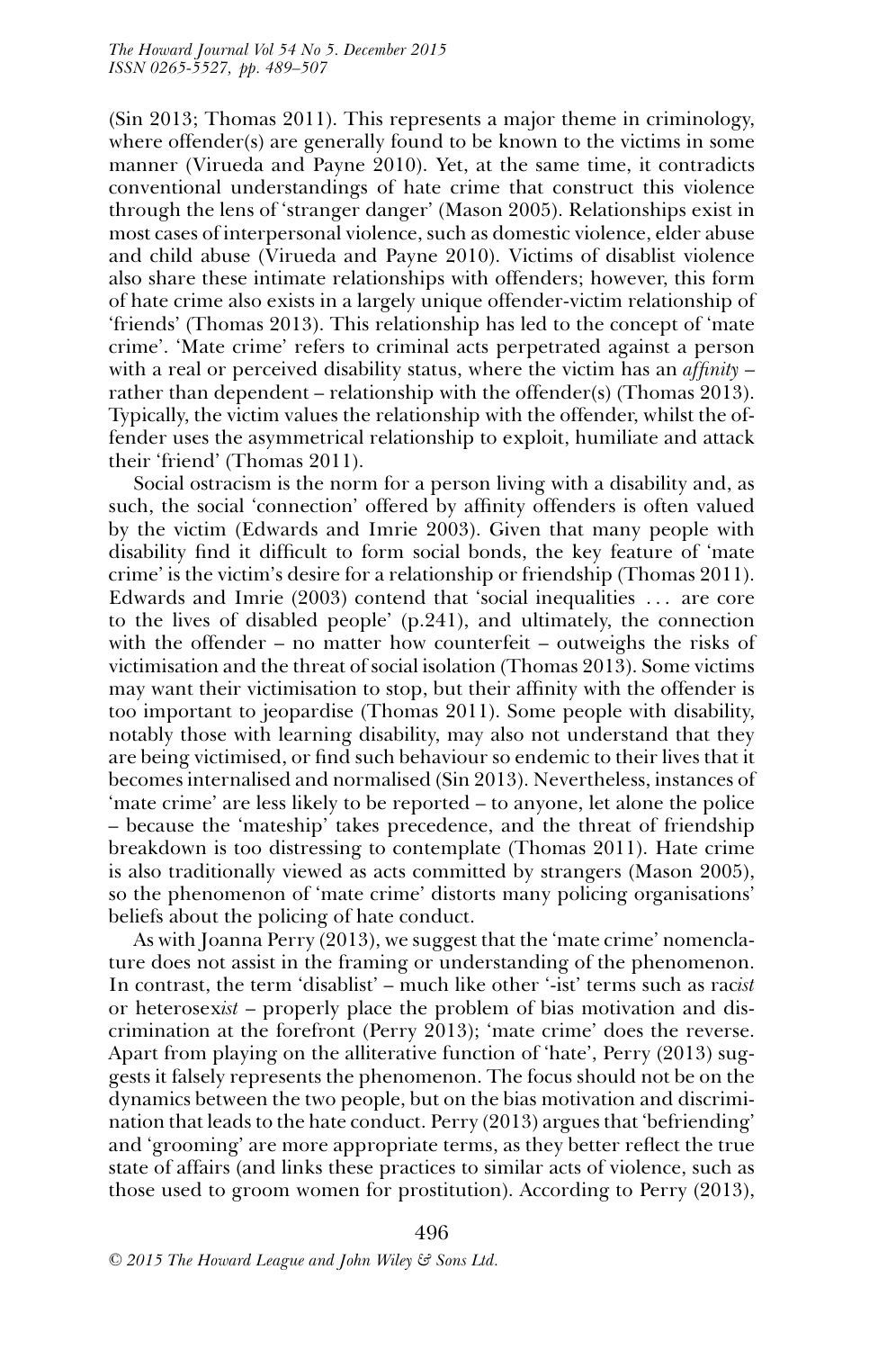the terms 'befriending' and 'grooming' are active processes and properly place the focus on the actions of the offender. This linguistic shift is important, as it places the onus on the offender, and, perhaps equally significant, the terms 'befriending' and 'grooming' are applicable to *all* categories of victims (Perry 2013). It is common for people to misjudge relationships generated from loneliness and isolation; as such, it is important that the term 'mate crime' is not 'ghettoised' to disability, particularly when it is a phenomenon experienced across a range of victimisation processes.

Relationships are complex, and people with disability are often deprived of these social bonds (Edwards and Imrie 2003). Some people with disability may also suffer specific cognitive impairments, which can make navigating these complex relationships difficult (Huntley 2012). When an affinity does form, the desire to keep it intact becomes so powerful that it can outweigh the risks of criminal victimisation (Sin *et al.* 2009). If a victim is dependent on the offender for personal care, it can become even harder to break the bond and report their victimisation (Sin *et al.* 2009). 'Mate crime', in this sense, progresses in similar ways to family and intimate partner violence, where feelings of dependency act as disincentives for reporting (Thomas 2011). In any case, victims of disablist violence are less likely to report their victimisation if they have an affinity or dependent relationship with the offender (Sin 2013).

#### *The Influence of Fear*

Victims of crime often contemplate the repercussions that reporting their victimisation might incur (Noelle 2009). For people with disability, the presence of fear has a critical impact on the (non)reporting of disablist violence (Dunn 2009). The fear of reporting disablist violence can be generated from two sources: the criminal justice system, and the offender (Dunn 2009; Quarmby 2008). In the first of these, the victim may not report disablist violence out of fear that they will not be believed, that nothing will be done about it, or that they will be revictimised by the criminal justice process (Camilleri 2010; Dunn 2009; Quarmby 2008). With regard to the offender, fear can arise in the reporting of disablist violence if the victim believes that they may be revictimised or be subject to retaliation (Dunn 2009). Victims may also be afraid to report if they rely on the care and support of the offender on a day-to-day basis (Camilleri 2010; McMahon *et al.* 2004). In this circumstance, the withdrawal of a primary carer after a formal complaint may put at risk their limited independence and liberty (Thomas 2013).

Fear of one's identity – or more precisely the way in which that identity is viewed by broader society – can also affect the likelihood of hate crime reporting (Noelle 2009). A central feature of minority groups is a shared in-group identity, which commonly contrasts with out-group identity imposed upon them by the wider society (Rapley, Kiernan and Antaki 1998). Knowing your identity is despised, misunderstood, patronised and pathologised influences victims' decisions about reporting hate crime (Noelle 2009). People with disability have been discriminated against throughout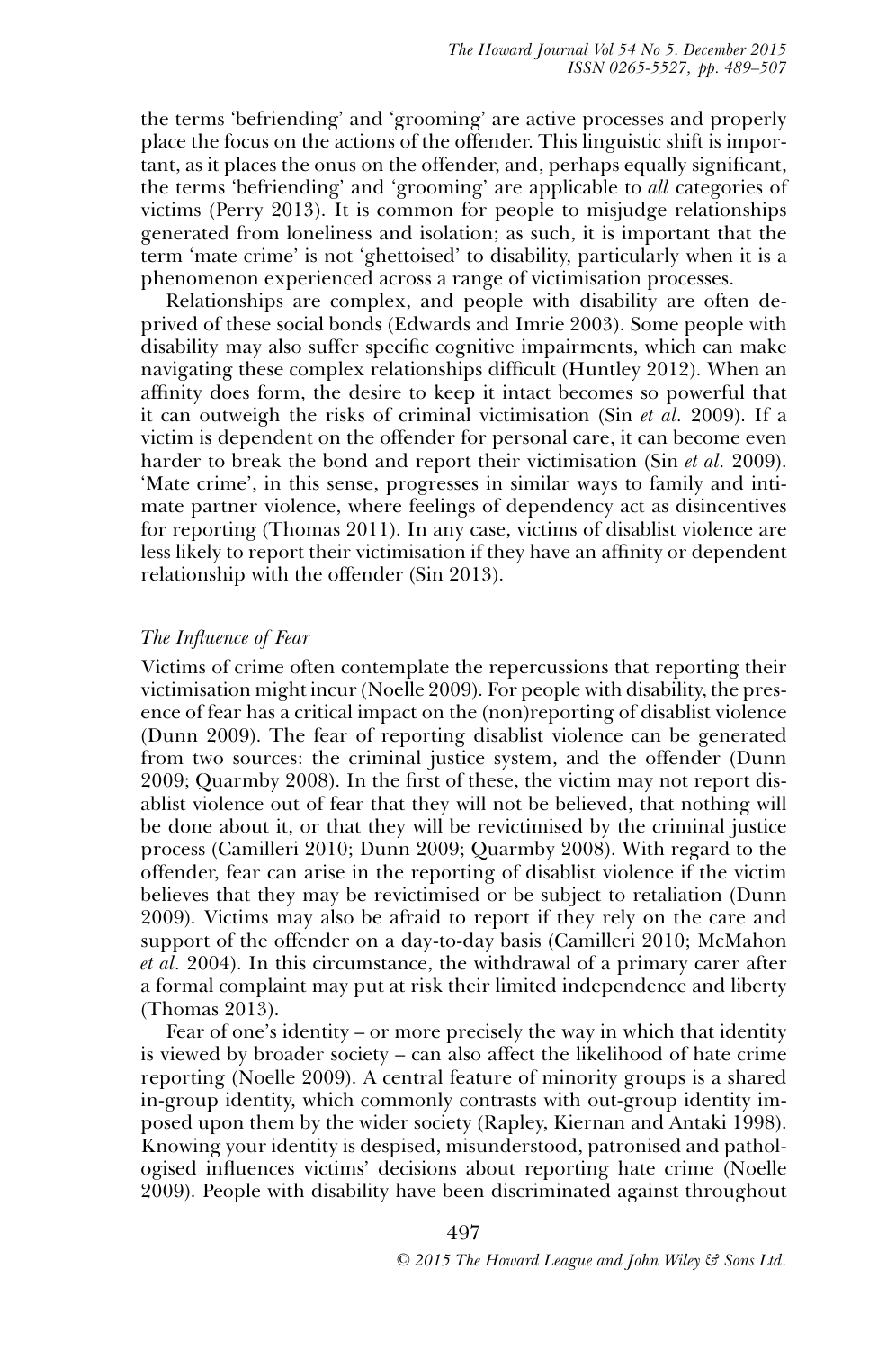most of human history (Smart 2001), and are more likely than non-disabled people to be victimised (Sherry 2010). As such, many people with disability attempt to minimise their disability, or as Goffman (1968) asserts, try to 'pass' as non-disabled within society.3 In order for a person with a disability to report hate crime victimisation to the police, they must simultaneously report the crime and expose *disability* as a motivation (Sin 2013). To a certain extent, this means that the person must 'out' themselves whether their status as 'disabled' is legitimate or otherwise. People from the LGBTIQ<sup>4</sup> community must also navigate this liminal state, whereby their status as queer (or disabled within a disablist violence context) is open to question and a source of suspicion and targeting (Noelle 2009). As Swain and Cameron (1999, p.68) suggest, heterosexuality and able-bodiedness are presumed 'unless otherwise stated'. Belonging to a disabled community can be a rich source of support and affirmation; in contrast, being labelled as the 'Other' – pathologised and incapacitated – can be harmful to self-esteem and self-assessment of capacity (Grattet and Jenness 2001). Labelling, in this sense, may enable enhanced service provision from the criminal justice system, but equally, the consistent reassertion of difference and incapacity can be damaging and disempowering (Grattet and Jenness 2001). Swain and Cameron (1999, p.76) argue that *coming out* involves the recognition of an 'imposed oppressive social category'; one that must ultimately be 'challenged and broken down'. Concealing disability under these conditions can, at times, appear to be the path of least resistance (Samuels 2002). Under these conditions, not reporting the crime may seem the most rational response to victimisation. Inevitably, a person with a disability–or someone presumed to be disabled – must weigh the costs and benefits of reporting their victimisation, and when the costs of 'outing' become too great, or the fear becomes too consuming, the criminal conduct may not be reported.

# *Confidence in Police*

Research suggests that a level of distrust exists between people with a disability and police personnel, particularly with regard to those with mental health problems (Sin 2013). This is, in part, attributable to the past experiences of those with disability, whereby they have been previously let down by the criminal justice system or become subject to punitive and carceral reactions from the criminal justice system in response to episodes of mental illness (Sin *et al.* 2009). Anecdotal evidence has revealed instances where people with disability were asked intimate and intrusive questions about their disability, often when they had no direct relevance to the issue (Quarmby 2008). This led to a general reluctance on the part of victims to further engage with the policing process (Quarmby 2008).

Also, once a crime is reported to the police there is a risk that diagnostic overshadowing will occur, whereby the emphasis is placed upon treating or managing the victim's impairment, rather than dealing with the criminal conduct (Sin 2013). Many of the participants cited in Quarmby's (2008) research also reported that they were not believed by police personnel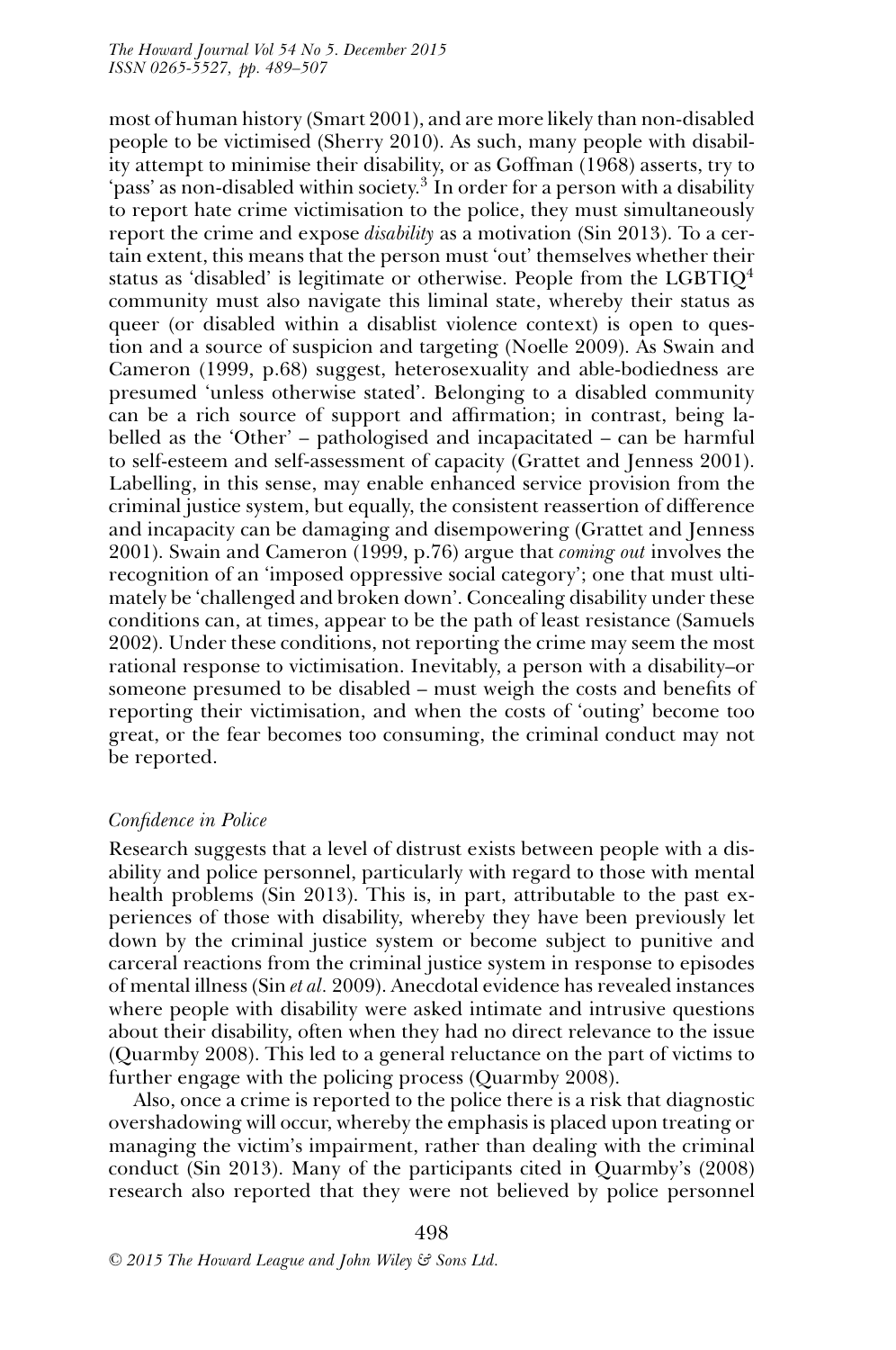when they reported crimes, and police officers lacked the appropriate training to properly engage with people with disability (Quarmby 2008; Sin 2013; Sin *et al.* 2009). Conversely, Goodfellow and Camilleri (2003) found instances where the police did not identify complainants as having a disability, resulting in both the criminal justice system's failure to care for the victim's specific vulnerability, and data gaps about the true prevalence of violence committed against the disabled community. Alarmingly, the research on trust and the police is that officers are more likely to associate a person with a disability as an offender rather than as a victim (Office of Police Integrity [OPI] 2012; Sin 2013). In the Victorian OPI's (Office of Police Integrity 2005) report, *Review of Fatal Shootings by Victoria Police*, it was found that out of 32 people fatally shot between 1990 and 1996 by Victoria Police, 17 were discovered to have some form of mental disorder. In a subsequent report, *Policing People who Appear to be Mentally Ill* (Office of Police Integrity 2012), the OPI identified a continuing lack of improvement in police officer training seven years later. Alarmingly, the OPI (2012) found that when police officers lacked the appropriate knowledge and training for dealing with a person with a mental illness or health issue, they were more likely to be derogatory and combatant towards the individual. It is apparent that people with a disability will not engage with the criminal justice system when they lack confidence in the abilities and attitudes of this system's representatives.

#### *Data Collection*

In addition to overcoming the barriers documented above, the proper recording of disablist violence is reliant on sound data collection methods (Sherry 2010). Yet, disablist violence not only suffers from an underreporting problem, but also an under-recording one (Sin 2013). Current research suggests that policing protocols related to recording are ambiguous, and that many frontline officers are unfamiliar with existing SOPs (Cronin *et al.* 2007; Woods 2010). There are also personal and institutional incentives and disincentives that affect the reporting and recording of hate crimes within police stations (Asquith 2012). Nolan and Akiyama (2002, p.90) identified the five agency-level factors that affect the likelihood of hate crime reporting, including attitudes and beliefs about hate crime, perceived usefulness of police/public relations, perceived risks of failure and community perception, perceived relevance of police involvement, and the priority of police resources. From an individual-level perspective, Nolan and Akiyama (2002, p.90) identified that satisfactory SOPs, individual attitudes and beliefs about hate crime, the level of their desire to succeed at their job, work-related difficulties, and the relationship between individual and institutional attitudes all influence whether an incident is reported as a hate crime. Within each of these category sets, there are encouraging and discouraging factors that influence the appropriate recording of hate crime (Nolan and Akiyama 2002). Invariably, the encouraging factors must outweigh the discouraging factors to ensure the accurate reporting/recording of hate crime (Nolan and Akiyama 2002).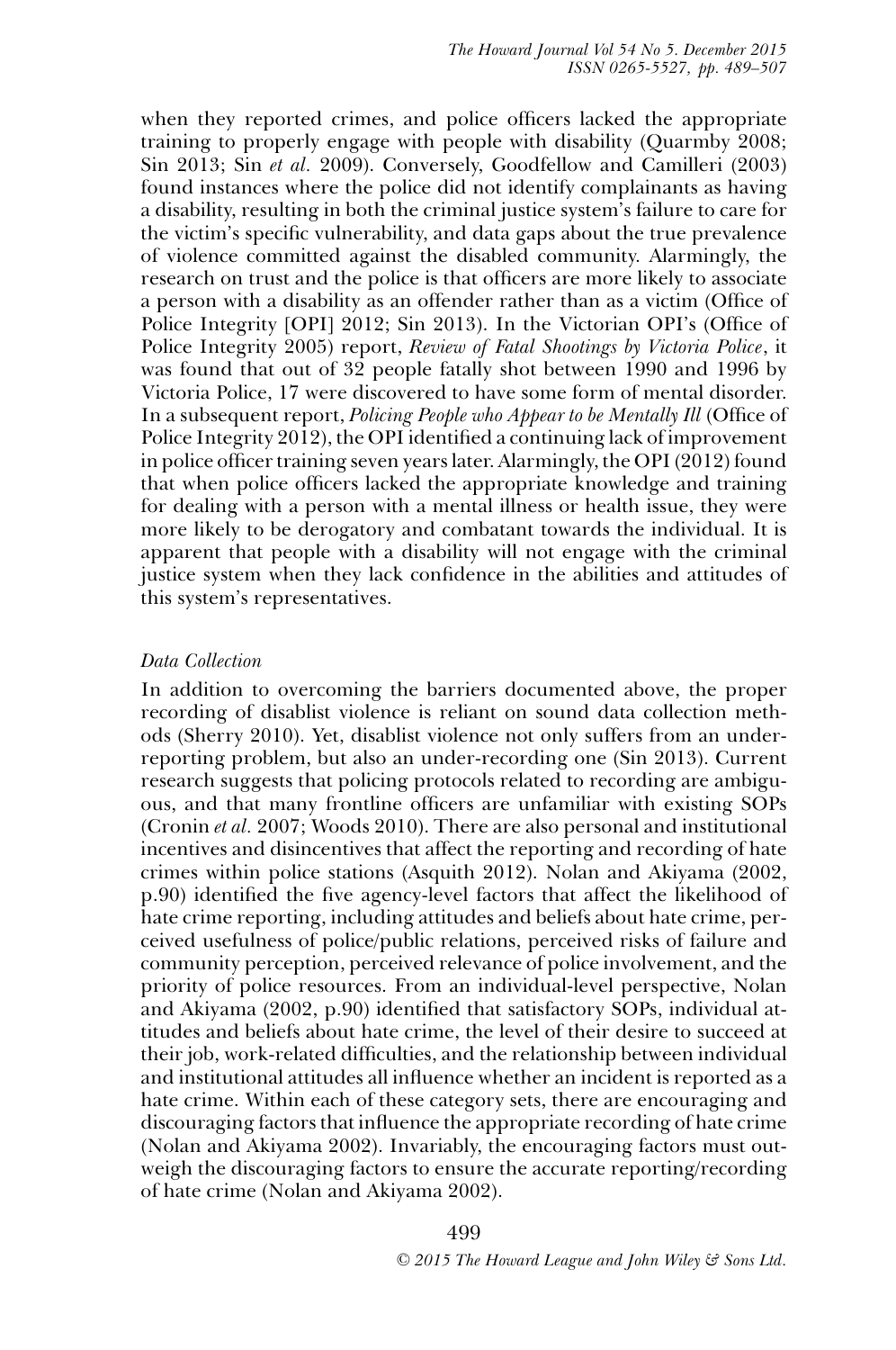# **Uncovering the 'Dark Figure' of Disablist Violence**

Given the multiple barriers that impede the reporting and accurate recording of disablist violence, it is clear that a range of responses are required from within, and beyond, the criminal justice system (Sin *et al.* 2009). Importantly, in addition to increasing the opportunities to report disablist violence, policing organisations must also consider the way in which the structural and institutional cultures of policing shape how frontline officers and service staff engage with people with disability (Sin 2015). As 'gatekeepers' of the criminal justice system (Hall 2005), and 24/7 'street-level psychiatrists' (Teplin and Pruett 1992), the responsibility for the proper reporting of disablist violence falls to the police. Asquith (2012) proposes three institutional strategies to improve the reporting environment with regard to hate crime: education and training, specialist policing units, and thirdparty reporting. In light of the reasons of under-reporting documented above, we offer three policing strategies to help address this problem, and ensure that the police handle each case of disablist violence competently and compassionately.

#### *Education and Training*

Police will be better equipped to respond to reports of disablist violence when they are better educated and knowledgeable about its characteristics (Quarmby 2008). Police officers should also become knowledgeable about *all* categories of hate crime, not simply the most common forms (Asquith 2012). While there are core competencies that are transferrable across victimised and vulnerable groups, there are core skill sets required for some groups, such as indigenous populations or children, for example (Bartkowiak-Théron and Asquith 2012). Silo-oriented disability awareness training is acceptable as an introductory step, but a deeper understanding of cultural competence is required in order to meet the various arrays of disabled and vulnerable groups and their unique needs (Bartkowiak-Théron and Asquith 2012). Bartkowiak-Théron and Asquith (2012) call this the *universal precaution model*, which is based upon the premise that no frontline officer can be culturally capable across all types of groups or all form of disability. In this sense, police officers, and policing institutions, need to adopt a universal precautionary standpoint to ensure that all forms of vulnerability are addressed, even when the victim (or offender) does not fully understand their susceptibility to harm – from victimisation and secondary victimisation from the criminal justice system (Asquith and Bartkowiak-Théron forthcoming).

A greater understanding of hate crime will also allow police officers to be more receptive to victim concerns, better able to identify instances of hate crime, and be more culturally and socially sensitive to victims' needs (Asquith 2012). As part of police training, Parker (2009) recommends nine modules for hate crime training, including definitions, hate groups, initial responses, and investigative strategies. Increased cultural competency to deal with vulnerability in the criminal justice system, along with authentic, applied encounters with people with disability to increase awareness,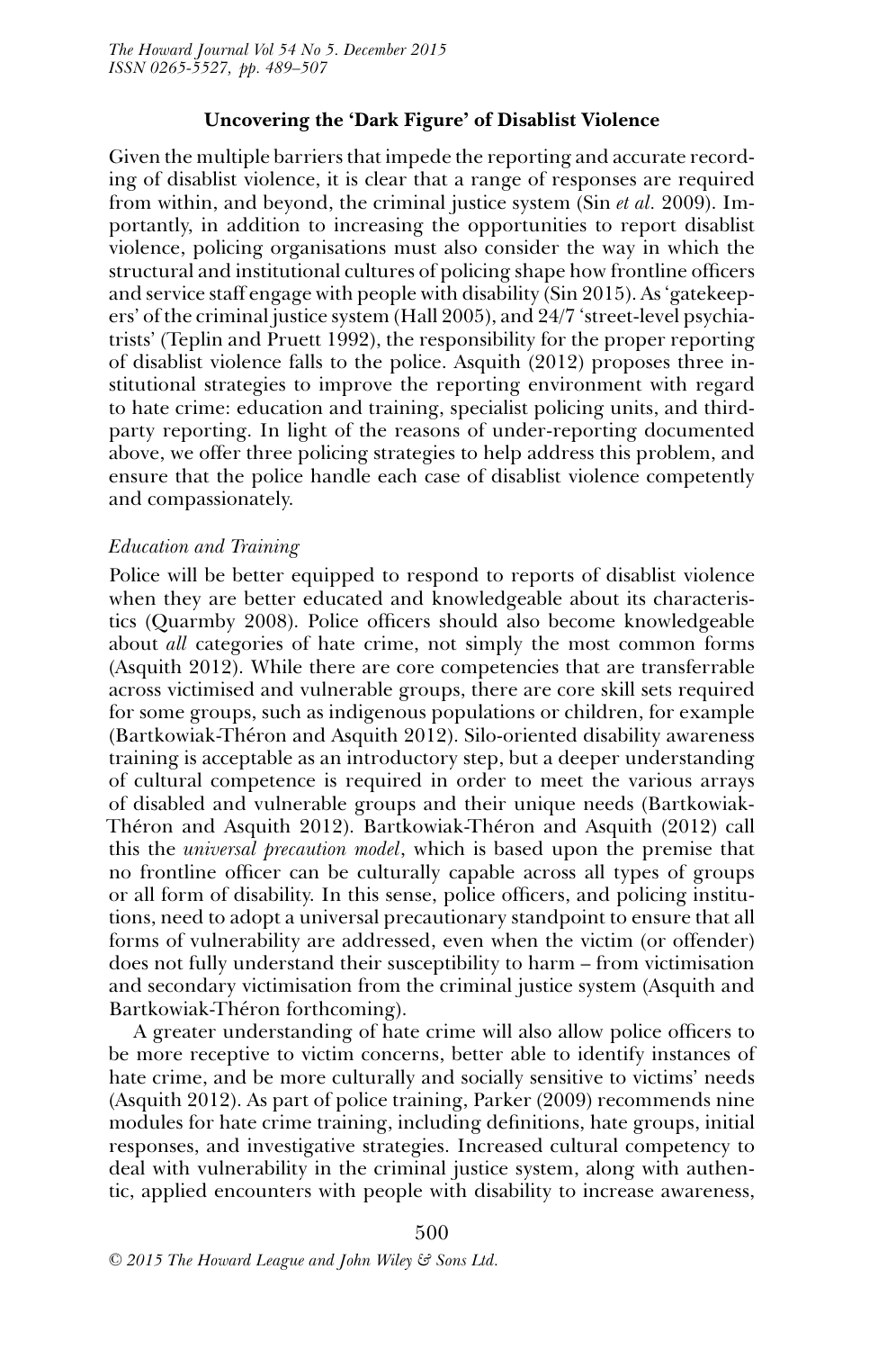will assist officers in their policing responsibilities, and will enhance officers' abilities to problem solve across a variety of victimisation experiences (Asquith 2012). While the true extent of disablist violence is unable to be quantified (as this relies on reliable data on rates of disablist violence), a greater knowledge of hate crime victimisation will increase the likelihood that disablist violence is identified, and, in turn, reported by victims and recorded correctly by police officers (Sin *et al.* 2009).

Concurrently, capacity building is also necessary for people with disability, as well as disability advocacy organisations (Sin 2013). People with disability will not report their victimisation if they lack an understanding that they have been victims of hate crime; this is especially the case for those who view such victimisation as 'part of everyday life' (Sin 2013). That disablist violence scholars must defend their field of study as legitimate reflects a more general lack of knowledge about this form of interpersonal violence (see Sherry 2010).<sup>5</sup> In Thorneycroft's (2013) earlier research, 18 Victorian disability advocacy organisations were contacted about participating in interviews concerning the policing of disablist violence. None agreed to participate, with many citing their lack of knowledge about hate crime as their primary reason for non-participation. When scholars are questioned about the legitimacy of their field, and advocacy organisations are incapable of speaking on these issues, it is not surprising that wider community attitudes are based on misconception, stereotypes and paternalism (Sherry 2010). Quarmby (2008) adds community education – in the form of public awareness campaigns – to the list of strategies required to enhance disablist violence reporting.

# *Specialist Policing Units*

Establishing specialist hate crime policing units can also assist in strengthening reporting and recording procedures (Bell 2009). Implemented as an interim measure, specialist units enable a dedicated group within the policing organisation to be responsible for the investigation of all hate crime cases (Bell 2009). The rationale is that specialist policing units will be better equipped to respond to, and investigate, instances of hate crime, as they have been trained to do so and have established, and specialised, referral networks (Asquith 2012). Further, it is hoped that specialist hate crime policing units improve the overall policing and investigative environment as they work proactively with frontline officers, vulnerable individuals and protected groups, to prevent and respond appropriately to hate crime victimisation (Asquith 2012). The overall efficacy of this approach as a long-term strategy comes into doubt, however, when we consider that it is still the responsibility of first responding officers to flag an incident as a potential hate crime (Nolan, Bennett and Goldenberg 2009). Ultimately, every police officer must have some understanding of hate crime for it to come to the attention of specialist hate crime policing units (Nolan, Bennett and Goldenberg 2009). Specialist hate crime policing units can improve the overall capacity of a policing organisation as an interim measure. Where funding is available, these specialist units are an instrumental part of an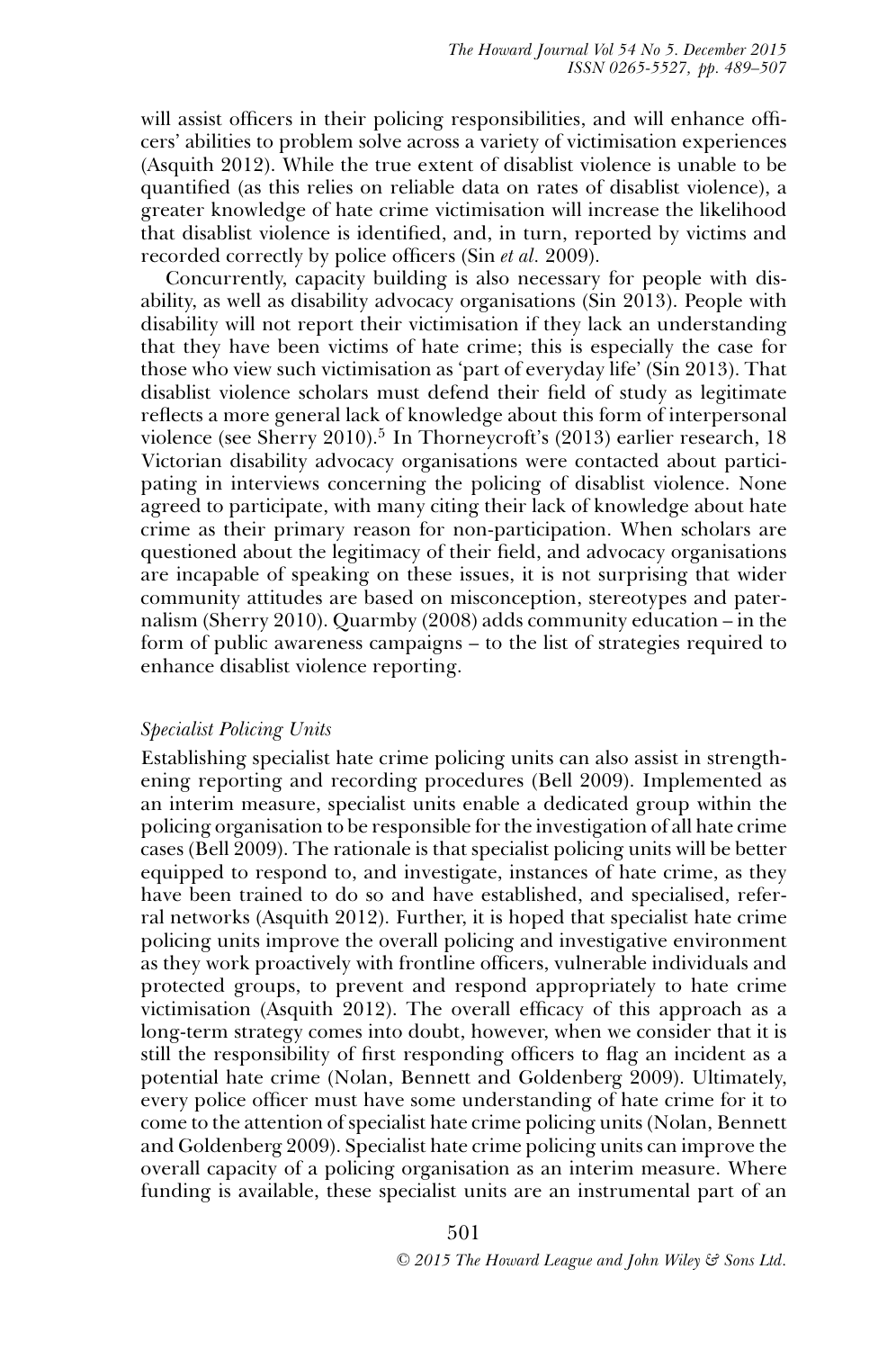overall strategy to improve the reporting and recording of disablist violence.

# *Third-party Reporting*

Third-party reporting offers a way for hate crime victimisation to be recorded by policing organisations even when victims are hesitant to report (Quarmby 2008). Historically, many minority groups have had a strained relationship with policing organisations (see Bartkowiak-Théron and Asquith 2012), and third-party reporting provides an opportunity to report a criminal incident to a community-based organisation, whose primary responsibility is to support the victim and the victim's community. Third-party reporting mechanisms provide a link between a distrusting victimised community and their policing services (Asquith 2012). Many people with disability have had negative experiences with policing services, ranging from irrelevant and intrusive questions about their disability (Quarmby 2008), to more extreme examples where they have not been believed or assessed as untrustworthy (Sin *et al.* 2009). Sin *et al.* (2009) found that people with disability have a tendency to inform third parties about their victimisation rather than inform the police. Formalising third-party mechanisms, as such, appears as a logical step to improving the reporting and recording of disablist violence. Advocacy organisations reflect their communities and provide the social and welfare support required by victims of disablist violence. Building the capacity of these organisations to act on their communities' behalf in relation to seeking criminal justice redress requires them to be knowledgeable of hate crime and equipped with the capacity to record instances of victimisation. It also requires these organisations to build strong referral and operational links with strategic and frontline policing units (Asquith 2012).

When these three strategies are implemented, hate crimes are more likely to be reported, investigated in a culturally-competent manner, recorded in the crime systems correctly, and referred to the courts in a more consistent manner (Asquith 2012). Ultimately, each of these strategies will enhance policing organisations' abilities to monitor hate crime victimisation and trends in hate crime offending (Asquith 2012). These trends will then provide further insights into the steps that can be taken to enhance the reporting and prevention of disablist violence.

The most critical, long-term strategy is the investment in promoting disability equality (Sin 2013). While it is essential that the under-reporting and recording problem of disablist violence is remedied, it must be acknowledged that these are reactive strategies (Sin 2013). According to Sin  $(2013)$ , the '... safety and security of disabled people can only be achieved if the structures and prejudices reproducing such crimes are dismantled' (p.162). Quarmby (2008) argues that there is a 'casual disablism' that permeates our society, where disablist attitudes are not only the norm, they are entrenched in our culture. Thomas (2013) states that disablist jokes are still considered acceptable by stand-up comedians and the majority of the viewing public, while this is no longer the case for racist and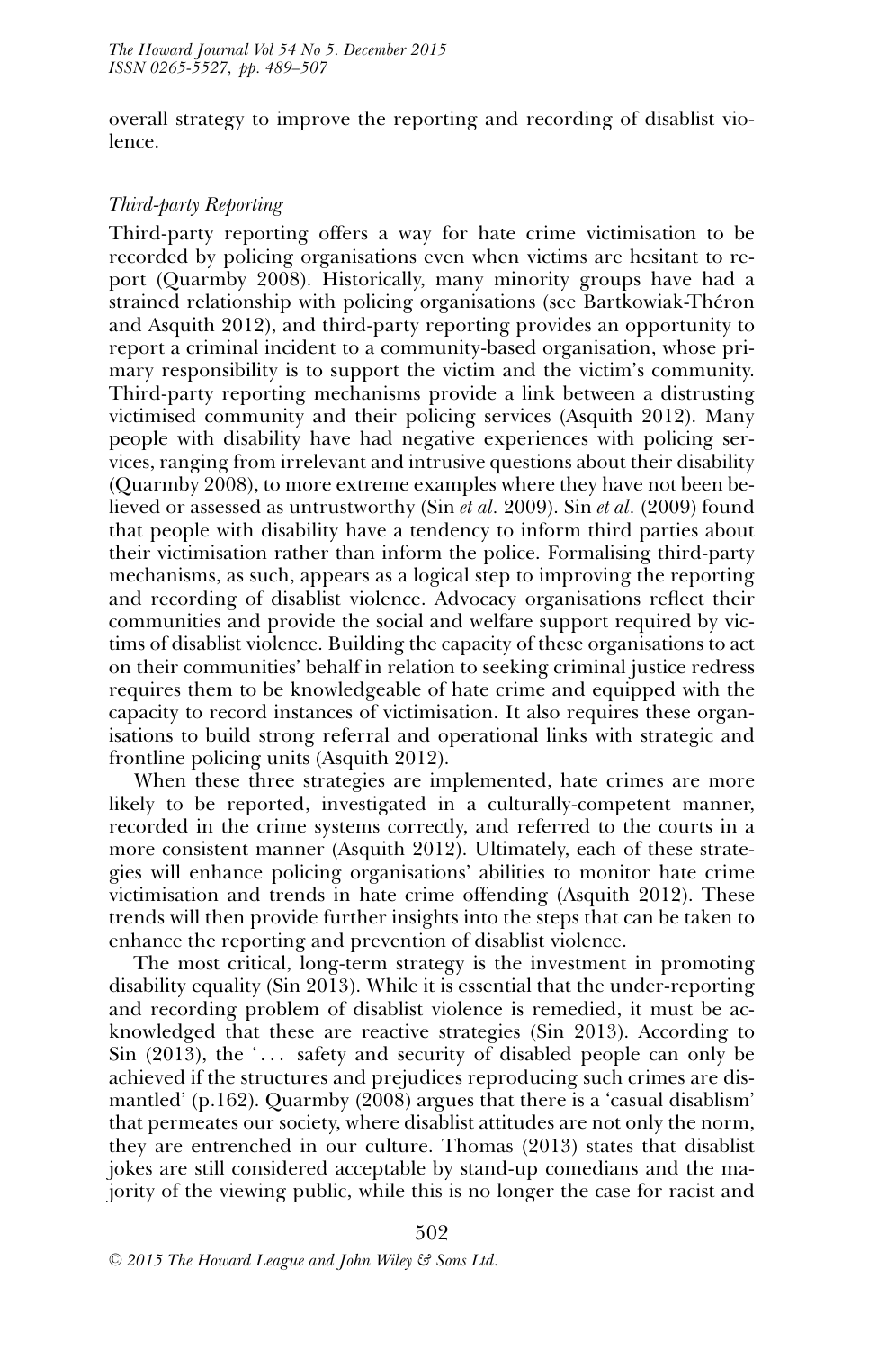homophobic jokes (to an extent, at least). Terms such as 'idiot', 'moron', 'retard' and 'stupid' are all still commonly used in everyday language, and these terms come from a psychological and medical paradigm that denigrate people with disability (Sherry 2010). While some argue that these terms have changed meaning, language ultimately produces meaning, and this is why terms such as 'nigger', 'poofter' and 'dyke' are no longer appropriate in public discourse. The popularity of disablist jargon creates an environment where 'disability' is positioned as a target open to ridicule (Thomas 2013). Ultimately, disablist violence can only be curbed when the prejudice and discrimination that feeds its conduct is eradicated.

#### **Conclusion**

At every point after the initial victimisation there are multiple barriers that inhibit the proper reporting and recording of disablist violence. Many of these barriers are representative of reporting issues attributable to all forms of crime, while others are unique to the individual and social conditions of living with a disability. We suggest that negative intersubjective relationships – with offenders, guardians, practitioners and the criminal justice system as a whole – are instrumental in discouraging hate crime reporting. The feelings of fear and dependence that coincide with victimisation can often outweigh the need for justice. A lack of support and accessibility issues create intimidating environments, while a lack of confidence in police – in terms of competency and capacity – creates obstacles to reporting disablist violence. Even when an incident of disablist violence is reported, seeking justice may be hampered by inaccurate and unsound data recording and collection.

From a conceptual standpoint the 'hate crime' label is fraught, contested and difficult to translate to practical SOPs, which hinders appropriate reporting, recording and responses to the phenomenon. When both victims and criminal justice stakeholders frame the experiences of disablist violence through a 'hate centric' lens, less conventional cases will fail to garner sufficient attention from the criminal justice system. This conceptual minefield is made all the more difficult to translate to a culturally-competent policing model for disablist violence when 'vulnerability' is constructed as the antithesis of 'hatred' or 'prejudice'. Each of these layers of under-reporting interact, resulting in the need for multiple strategies to improve the environment for appropriate reporting and recording to occur. Education and training, specialist policing units, and third-party reporting procedures provide the best practical steps to improve the reporting and recording environment. However, it must be acknowledged that these are short-term measures. Triaging the immediate problem of hate crime reporting and recording is important; in the long term, a fundamental reframing of disability, vulnerability and interdependence is necessary in order to change the meanings, attitudes and perceptions of disability in the criminal justice system.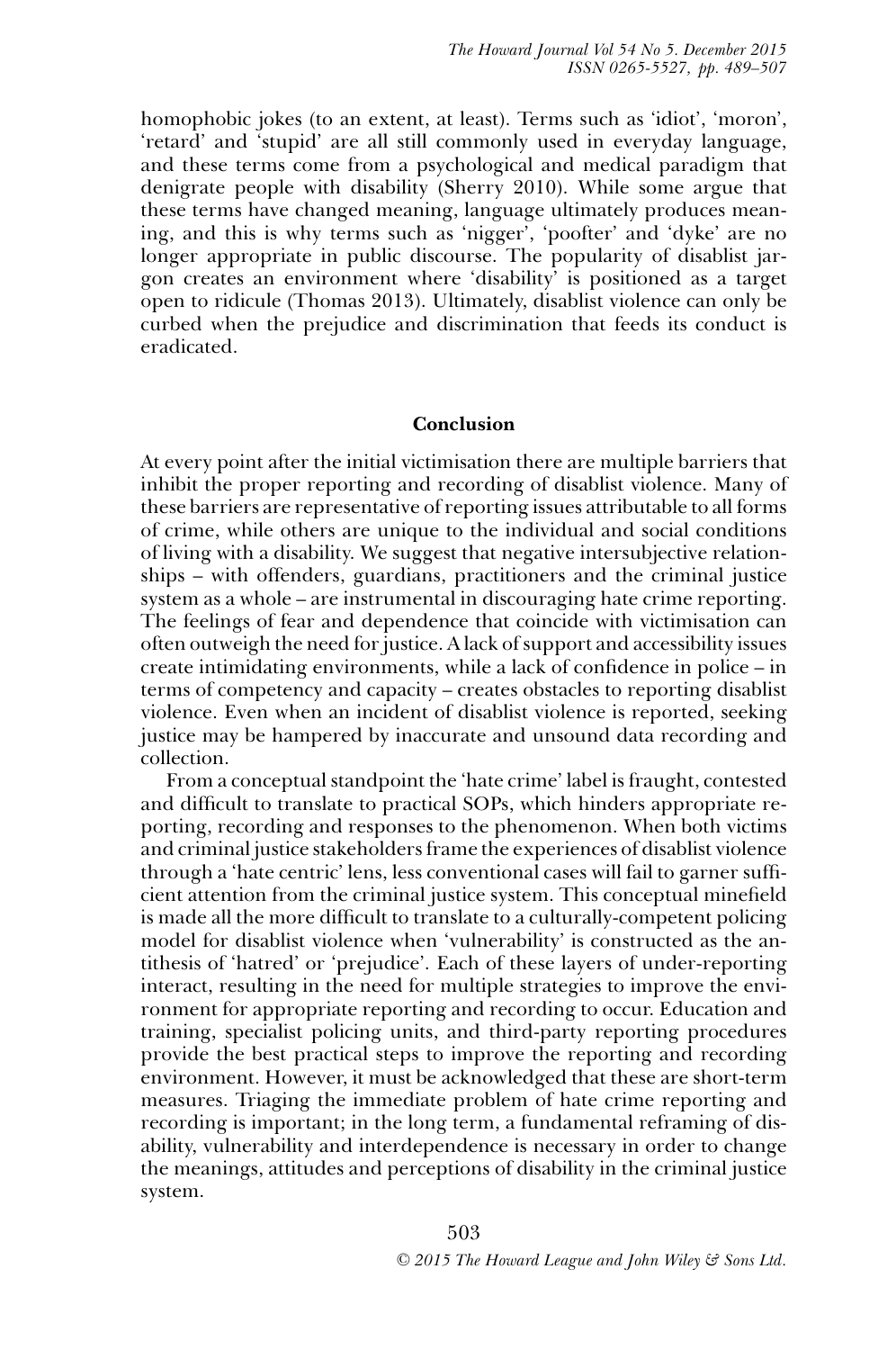#### **Notes**

- 1 Disablism refers to 'discriminatory, oppressive, or abusive behaviour arising from the belief that disabled people are inferior to others' (Scope 2013). Disablist violence represents an extreme form of disablism in practice (Quarmby 2008).
- 2 Record-keeping for disablist violence commenced in the United States in 1997 (Lane, Shaw and Kim 2009).
- 3 The evolution of the hearing aid represents a small, albeit important example of the way in which people with disabilities attempt to pass as non-disabled (Edwards 2007). Over time, hearing aids have gotten smaller, where they are marketed for their inconspicuous nature (Edwards 2007). One company employed the adage 'Out of sight, out of mind' as their promotional slogan (Oticon nd).
- 4 LGBTIQ is the acronym for lesbian, gay, bisexual, transgender, intersex and queer or questioning (Jones and Hillier 2012).
- 5 Sherry (2010) commences his book with the chapter 'Does anyone *really* hate disabled people?'.

#### **References**

Allport, G.W. (1954) *The Nature of Prejudice*, Reading, MA: Addison-Wesley.

- Asquith, N.L. (2012) 'Vulnerability and the art of complaint making', in: I. Bartkowiak-Théron and N.L. Asquith (Eds.), *Policing Vulnerability*, Sydney, Australia: Federation Press.
- Asquith, N.L. and Bartkowiak-Théron, I. (forthcoming) 'Embedding vulnerability in policing policy and practice', *Journal of Criminological Research, Policy and Practice*.
- Bartkowiak-Théron, I. and Asquith, N.L. (2012) 'Vulnerable people policing: a preparatory framework for operationalising vulnerability', in: I. Bartkowiak-Théron and N.L. Asquith (Eds.), *Policing Vulnerability*, Sydney, Australia: Federation Press.
- Bell, J. (2009) 'Policing and surveillance', in: F.M. Lawrence (Ed.), *Hate Crimes: Responding to Hate Crime*, vol. 5, Westport, CT.: Praeger.
- Berk, R., Boyd, E. and Hamner, K. (1992) 'Thinking more clearly about hate-motivated crimes', in: G. Herek and K. Berrill (Eds.), *Hate Crimes: Confronting Violence Against Lesbians and Gay Men*, Newbury Park, CA.: Sage.
- Bowling, B. (1993) 'Racial harassment and the process of victimization: conceptual and methodological implications for the local crime survey', *British Journal of Criminology*, *33*, 231–50.
- Camilleri, M. (2010) '[Dis]abled justice: why reports of sexual assault made by adults with cognitive impairment fail to proceed through the justice system' (unpublished PhD thesis, University of Ballarat, Australia).
- Chakraborti, N. (2010) 'Crimes against the "other": conceptual, operational, and empirical challenges for hate studies', *Journal of Hate Studies*, *8*, 9–28.
- Chakraborti, N. and Garland, J. (2009) *Hate Crime: Impact, Causes and Responses*, London: Sage.
- Chakraborti, N. and Garland, J. (2012) 'Reconceptualizing hate crime victimization through the lens of vulnerability and "difference"', *Theoretical Criminology*, *16*, 499– 514.
- Chakraborti, N., Garland, J. and Hardy, S. (2014) *Victims' Manifesto: The Leicester Hate Crime Project*, Leicester: University of Leicester.
- Cronin, S.W., McDevitt, J., Farrell, A. and Nolan, J.J. (2007) 'Bias-crime reporting: organizational responses to ambiguity, uncertainty, and infrequency in eight police departments', *American Behavioral Scientist*, *51*, 213–31.
- Crown Prosecution Service (2010) *Disability Hate Crime: Guidance on the Distinction between Vulnerability and Hostility in the Context of Crimes Committed Against Disabled People*.

504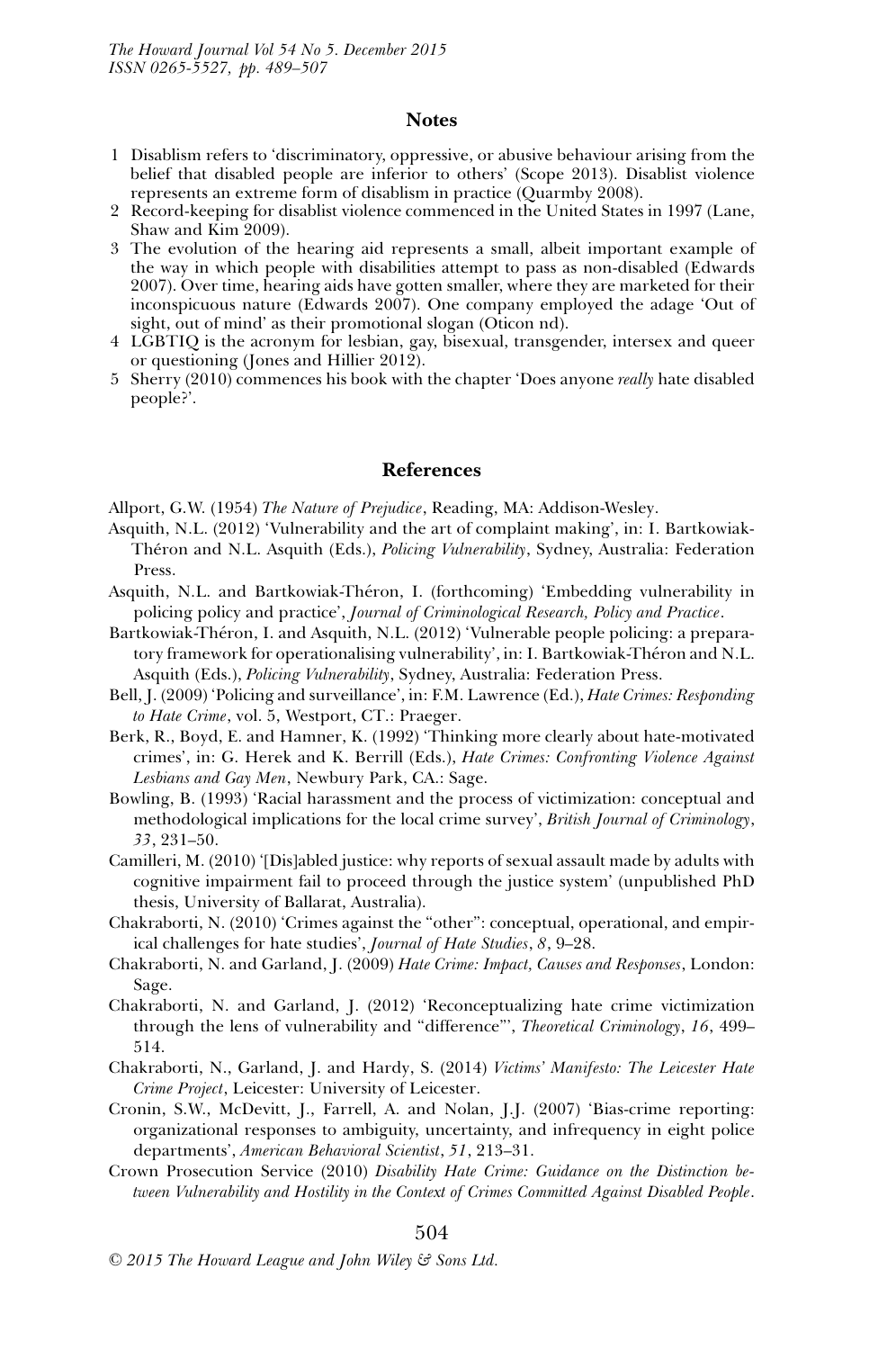Available at: *http://www.cps.gov.uk/legal/d\_to\_g/disability\_hate\_crime\_/* (accessed 10 February 2014).

- Dunn, P. (2009) 'Crime and prejudice: needs and support of hate crime victims', in: P. Iganski (Ed.), *Hate Crimes: The Consequences of Hate Crime*, vol. 2, Westport, CT.: Praeger.
- Edwards, B. (2007) 'The future of hearing aid technology', *Trends in Amplification*, *11*, 31–45.
- Edwards, C. and Imrie, R. (2003) 'Disability and bodies as bearers of value', *Sociology*, *37*, 239–56.
- Emerson, E. and Roulstone, A. (2014) 'Developing an evidence base for violent and disablist hate crime in Britain: findings from a life opportunities survey', *Journal of Interpersonal Violence*, *29*, 3086–104.
- Equality and Human Rights Commission (2011) *Hidden in Plain Sight: Inquiry into Disability-related Harassment*, London: Equality and Human Rights Commission.
- Federal Bureau of Investigation (1998–2013) *Hate Crime Statistics, 1997–2012*, Washington, DC.: Federal Bureau of Investigation.
- Goffman, E. (1968) *Stigma: Notes on the Management of Spoiled Identity*, Prentice-Hall, NJ.: Pelican Books.
- Goodfellow, J. and Camilleri, M. (2003) *Beyond Belief Beyond Justice: The Difficulties for Victim/Survivors with Disabilities when Reporting Sexual Assault and Seeking Justice*, Melbourne, Australia: Disability Discrimination Legal Service.
- Grattet, R. and Jenness, V. (2001) 'Examining the boundaries of hate crime law: disabilities and the "dilemma of difference"', *Journal of Criminal Law and Criminology*, *91*, 653–98.
- Hage, G. (2006) 'Everyday exterminability' (keynote paper to the 'Everyday Multiculturalism Conference', Macquarie University, Sydney, 28–29 September 2006).
- Hall, N. (2005) *Hate Crime*, Cullompton: Willan.
- Hollomotz, A. (2013) 'Disability, oppression and violence: towards a sociological explanation', *Sociology*, *47*, 477–93.
- Huntley, J.M. (2012) 'Acquired brain injury and vulnerability to the criminal justice system', in: I. Bartkowiak-Théron and N.L. Asquith (Eds.), *Policing Vulnerability*, Sydney, Australia: Federation Press.
- Jacobs, J. and Potter, K. (1998) *Hate Crimes: Criminal Law and Identity Politics*, New York: Oxford University Press.
- Jones, T.M. and Hillier, L. (2012) 'Sexuality education school policy for Australian GLB-TIQ students', *Sex Education: Sexuality, Society and Learning*, *12*, 437–54.
- Lane, F.J., Shaw, L.R. and Kim, M. (2009) 'Hate crimes committed against persons with disabilities', in: B. Perry (Ed.), *Hate Crimes: The Victims of Hate Crime*, vol. 3, Westport, CT.: Praeger.
- Mason, G. (2005) 'Hate crime and the image of the stranger', *British Journal of Criminology*, *45*, 837–59.
- Mason-Bish, H. (2013) 'Conceptual issues in the construction of disability hate crime', in: A. Roulstone and H. Mason-Bish (Eds.), *Disability, Hate Crime and Violence*, Abingdon: Routledge.
- McDevitt, J., Balboni, J.M., Bennett, S., Weiss, J.C., Orchowsky, S. and Walbolt, L. (2003) 'Improving the quality and accuracy of bias crime statistics nationally', in: B. Perry (Ed.), *Hate and Bias Crime: A Reader*, New York: Routledge.
- McMahon, B.T., West, S.L., Lewis, A.N., Armstrong, A.J. and Conway, J.P. (2004) 'Hate crimes and disability in America', *Rehabilitation Counseling Bulletin*, *47*, 66–75.
- Noelle, M. (2009) 'The psychological and social effects of antibisexual, antigay, and antilesbian violence and harassment', in: P. Iganski (Ed.), *Hate Crimes: The Consequences of Hate Crime*, vol. 2, Westport, CT.: Praeger.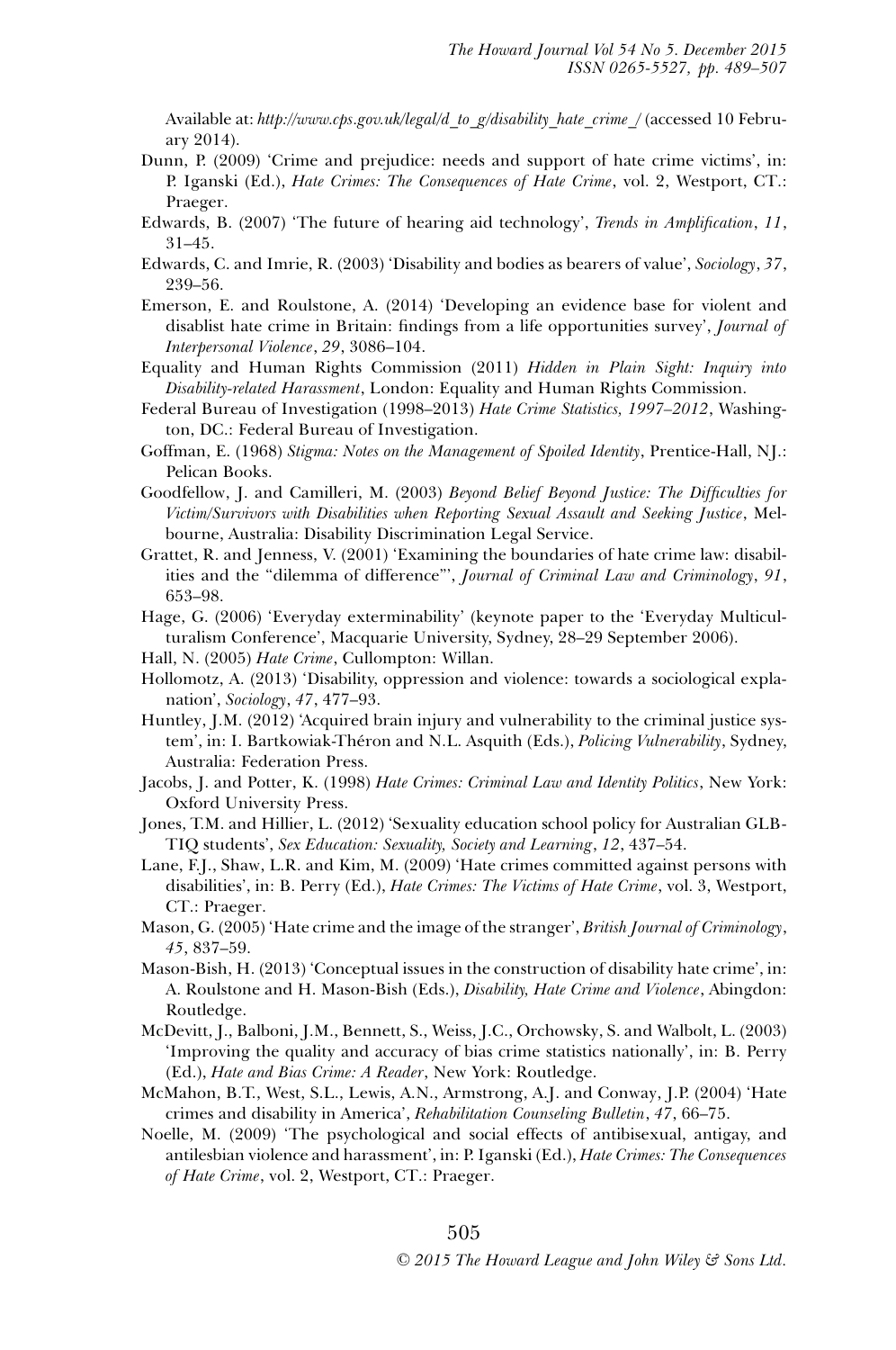- Nolan, J.J. and Akiyama, Y. (2002) 'Assessing the climate for hate crime reporting in law enforcement organizations: a force-field analysis', *Justice Professional*, *15*, 87–103.
- Nolan, J.J., Bennett, S. and Goldenberg, P. (2009) 'Hate crime investigations', in: F.M. Lawrence (Ed.), *Hate Crimes: Responding to Hate Crime*, vol. 5, Westport, CT.: Praeger.
- Office of Police Integrity (2005) *Review of Fatal Shootings by Victoria Police*, Melbourne. Australia: Office of Police Integrity.
- Office of Police Integrity (2012) *Policing People who Appear to be Mentally Ill*, Melbourne, Australia: Office of Police Integrity.
- Oliver, M. (1996) *Understanding Disability: From Theory to Practice*, London: Macmillan.
- Oticon (nd) *Would you Like a Hearing Device that No One Else Can See*? Available at: *http://www.oticon.com/products/hearing-aids/design/intiga/invisible-intigai.aspx* (accessed 10 February 2014).
- Parker, R. (2009) 'Police training', in: F.M. Lawrence (Ed.), *Hate Crimes: Responding to Hate Crime*, vol. 5, Westport, CT.: Praeger.
- Perry, B. (2005) 'A crime by any other name: the semantics of hate', *Journal of Hate Studies*, *4*, 121–37.
- Perry, J. (2013) 'The wrong war? Critically examining the "fight against disability hate crime"', in: A. Roulstone and H. Mason-Bish (Eds.), *Disability, Hate Crime and Violence*, Abingdon: Routledge.
- Petrosino, C. (1999) 'Connecting the past to the future: hate crime in America', *Journal of Contemporary Criminal Justice*, *15*, 22–47.
- Pring, J. (2015) 'CPS set for controversial action on disability hate crime', *Disability News Service*. Available at: *http://www.disabilitynewsservice.com/cps-set-for-controversial-action-ondisability-hate-crime/* (accessed 27 July 2015).
- Quarmby, K. (2008) *Getting Away with Murder: Disabled People's Experiences of Hate Crime in the UK*, London: Scope.
- Rapley, M., Kiernan, P. and Antaki, C. (1998) 'Invisible to themselves or negotiating identity? The interactional management of "being intellectually disabled"', *Disability and Society*, *13*, 807–27.
- Roulstone, A., Thomas, P. and Balderston, S. (2011) 'Between hate and vulnerability: unpacking the British criminal justice system's construction of disablist hate crime', *Disability and Society*, *26*, 351–64.
- Roulstone, A. and Sadique, K. (2013) 'Vulnerable to misinterpretation: disabled people, "vulnerability", hate crime and the fight for legal recognition', in: A. Roulstone and H. Mason-Bish (Eds.), *Disability, Hate Crime and Violence*, Abingdon: Routledge.
- Samuels, E. (2002) 'My body, my closet: Invisible disability and the limits of coming-out discourse', *A Journal of Lesbian and Gay Studies*, *9*, 233–55.
- Scope (2013) *Disablism*. Available at: *http://www.scope.org.uk/about-us/our-brand/talking-aboutdisability/disablism* (accessed 28 May 2013).
- Sherry, M. (2010) *Disability Hate Crimes: Does Anyone Really Hate Disabled People*?, Aldershot: Ashgate.
- Sin, C.H. (2013) 'Making disablist hate crime visible: addressing the challenges of improving reporting', in: A. Roulstone and H. Mason-Bish (Eds.), *Disability, Hate Crime and Violence*, Abingdon: Routledge.
- Sin, C.H. (2015) 'Hate crime against people with disabilities', in: N. Hall, A. Corb, P. Giannasi and J.G.D. Grieve (Eds.), *The Routledge International Handbook on Hate Crime*, London and New York: Routledge.
- Sin, C.H., Hedges, A., Cook, C., Mguni, N. and Comber, N. (2009) *Disabled People's Experiences of Targeted Violence and Hostility*, Manchester: Equality and Human Rights Commission.
- Smart, J. (2001) *Disability, Society, and the Individual*, Gaithersburg, MD.: Aspen.

506